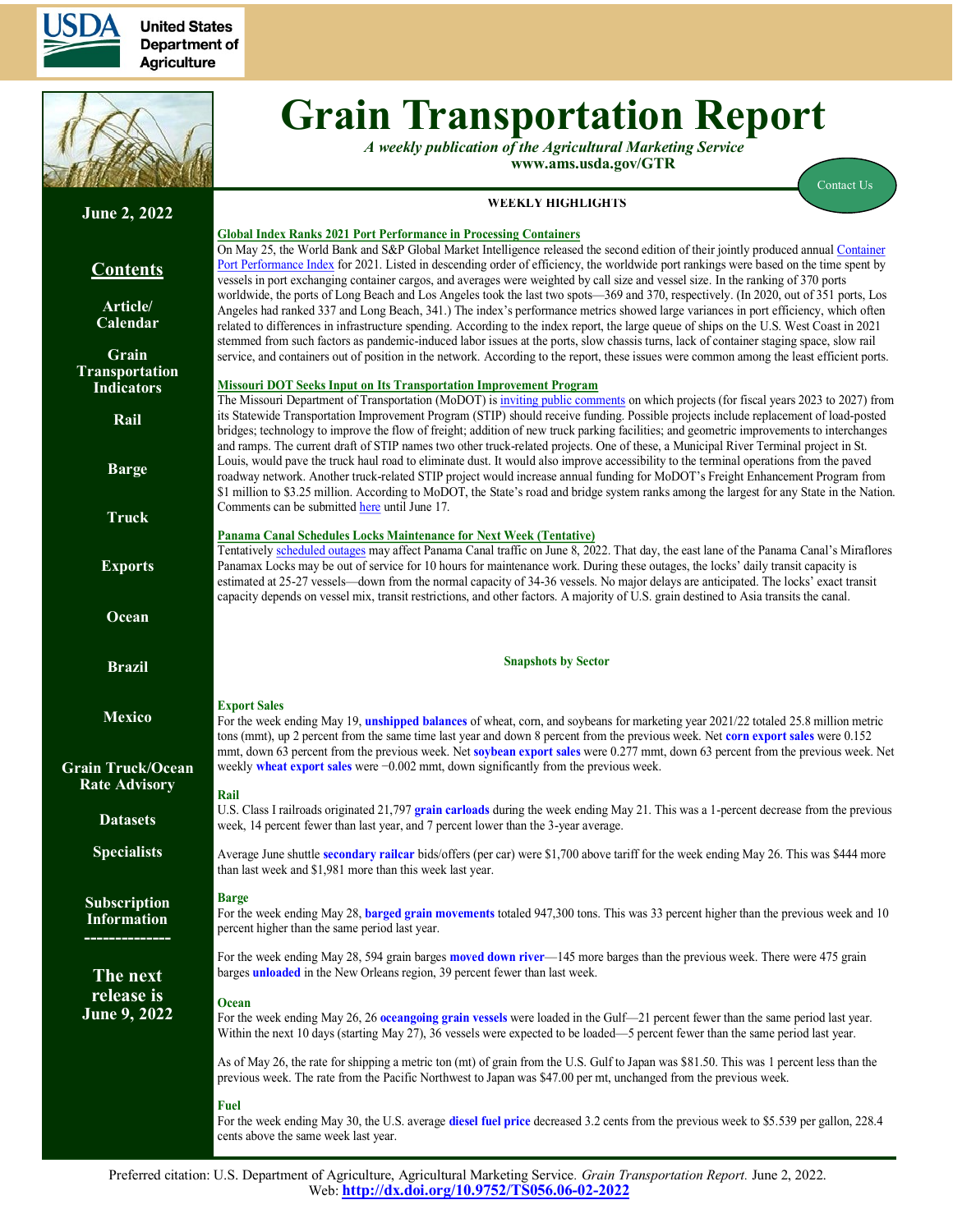## **First-Quarter 2022 Wheat Transportation Costs Fell as Total Landed Costs Rose**

<span id="page-1-0"></span>From fourth quarter 2021 to first quarter 2022 (quarter to quarter), transportation costs fell for shipping wheat to Japan from Kansas (KS) and North Dakota (ND)—both via the Pacific Northwest (PNW routes) and the U.S. Gulf (Gulf routes). Quarter to quarter, a decline in ocean freight was the main driver behind the lower transportation costs for shipping wheat by all routes. From first quarter 2021 to first quarter 2022 (year to year), higher trucking and ocean freight rates drove the rise in transportation costs for all routes (tables 1 and 2). Rising wheat farm values continued to contribute to higher total landed costs for all routes, both from quarter to quarter and year to year. Total U.S. wheat exports to Japan were up significantly from quarter to quarter, but down slightly from year to year.

### *Transportation Costs*

From quarter to quarter, transportation costs via the PNW from Kansas and North Dakota decreased about 1 percent. Also, quarter to quarter, transportation costs for shipping wheat via the Gulf routes decreased 4 percent for the Kansas origin and fell 8 percent for the North Dakota origin. Year to year, transportation costs via the PNW routes were up 14 percent from Kansas and up 13 percent from North Dakota. For the same period, transportation costs for shipping via the Gulf routes increased 20 percent from Kansas and rose 10 percent from North Dakota (tables 1 and 2)*.*

|                                                 |         |                     | Kansas  |              |                  |         |                     | <b>North Dakota</b> |              |                  |
|-------------------------------------------------|---------|---------------------|---------|--------------|------------------|---------|---------------------|---------------------|--------------|------------------|
|                                                 | 2021    | 2021                | 2022    | Year-to-vear | <b>Ouarterly</b> | 2021    | 2021                | 2022                | Year-to-year | <b>Quarterly</b> |
| Mode                                            | 1st qtr | 4th gtr             | 1st qtr | change       | change           | 1st qtr | 4th qtr             | 1st gtr             | change       | change           |
|                                                 |         | <b>S/metric ton</b> |         | %            | %                |         | <b>S/metric ton</b> |                     | %            | %                |
| Truck                                           | 13.66   | 13.51               | 16.67   | 22.04        | 23.39            | 13.66   | 13.51               | 16.67               | 22.04        | 23.39            |
| $\mathbf{R} \mathbf{a} \mathbf{i}$ <sup>1</sup> | 61.24   | 64.20               | 64.53   | 5.37         | 0.51             | 56.37   | 58.10               | 58.10               | 3.07         | 0.00             |
| Ocean vessel                                    | 29.85   | 42.49               | 38.47   | 28.88        | $-9.46$          | 29.85   | 42.49               | 38.47               | 28.88        | $-9.46$          |
| <b>Transportation costs</b>                     | 104.75  | 120.20              | 119.67  | 14.24        | $-0.44$          | 99.88   | 114.10              | 113.24              | 13.38        | $-0.75$          |
| Farm value                                      | 215.20  | 283.91              | 319.67  | 48.55        | 12.60            | 205.27  | 349.92              | 361.56              | 76.14        | 3.33             |
| <b>Total landed cost</b>                        | 319.95  | 404.11              | 439.34  | 37.32        | 8.72             | 305.15  | 464.02              | 474.80              | 55.59        | 2.32             |
| Transport % of landed cost                      | 32.74   | 29.74               | 27.24   |              |                  | 32.73   | 24.59               | 23.85               |              |                  |

#### **Table 1: Quarterly rate comparisons for shipping Kansas and North Dakota wheat to Japan through the PNW**

#### **Table 2: Quarterly rate comparisons for shipping Kansas and North Dakota wheat to Japan through the U.S. Gulf**

|                                    |         |                     | <b>Kansas</b> |              |                  |         |                     | <b>North Dakota</b> |              |                  |
|------------------------------------|---------|---------------------|---------------|--------------|------------------|---------|---------------------|---------------------|--------------|------------------|
|                                    | 2021    | 2021                | 2022          | Year-to-year | <b>Ouarterly</b> | 2021    | 2021                | 2022                | Year-to-year | <b>Quarterly</b> |
| Mode                               | 1st qtr | 4th qtr             | 1st gtr       | change       | change           | 1st atr | 4th qtr             | 1st gtr             | change       | change           |
|                                    |         | <b>S/metric ton</b> |               | %            | %                |         | <b>S/metric ton</b> |                     | %            | %                |
| Truck                              | 13.66   | 13.51               | 16.67         | 22.04        | 23.39            | 13.66   | 13.51               | 16.67               | 22.04        | 23.39            |
| $\mathbf{R}\mathbf{a}\mathbf{i}^1$ | 42.07   | 43.80               | 43.80         | 4.11         | 0.00             | 59.54   | 56.81               | 51.63               | $-13.29$     | $-9.12$          |
| Ocean vessel                       | 52.19   | 78.50               | 69.31         | 32.80        | $-11.71$         | 52.19   | 78.50               | 69.31               | 32.80        | $-11.71$         |
| <b>Transportation costs</b>        | 107.92  | 135.81              | 129.78        | 20.26        | $-4.44$          | 125.39  | 148.82              | 137.61              | 9.75         | $-7.53$          |
| Farm value <sup>2</sup>            | 215.20  | 283.91              | 319.67        | 48.55        | 12.60            | 205.27  | 349.92              | 361.56              | 76.14        | 3.33             |
| <b>Total landed cost</b>           | 323.12  | 419.72              | 449.45        | 39.10        | 7.08             | 330.66  | 498.74              | 499.17              | 50.96        | 0.09             |
| Transport % of landed cost         | 33.40   | 32.36               | 28.88         |              |                  | 37.92   | 29.84               | 27.57               |              |                  |

<sup>1</sup>Rail tariff rates include fuel surcharges and revisions for heavy-axle railcars and shuttle trains. The rail tariff rate is a base price of rail freight rates,

but during periods of high rail demand or car shortages, high auction and secondary market rates could exceed the base rail tariffs per car.

<sup>2</sup> USDA, National Agricultural Statistics Service is the source for wheat prices for North Dakota (mainly hard red spring) and Kansas (mainly hard red winter). Note:  $\angle PNW = \angle$  Pacific Northwest; qtr = quarter. Source: USDA, Agricultural Marketing Service.

## *Ocean Freight and Trucking Rates*

Quarter to quarter, ocean freight rates for shipping wheat to Japan via the PNW routes fell 9 percent and, via the Gulf routes, fell 12 percent (tables 1 and 2). This decrease was mainly due to a seasonal slowdown in market activity during Chinese New Year celebrations [\(Grain Transportation Report,](https://www.ams.usda.gov/sites/default/files/media/GTR04282022.pdf) April 28, 2022). Year to year, ocean freight rates for the PNW routes increased 29 percent and, via the Gulf routes, increased 33 percent. Quarter to quarter, trucking rates for transporting grain to a local elevator in both Kansas and North Dakota rose 23 percent, because of both rising trucking activity and significant increases in diesel prices. Year to year, trucking rates rose 22 percent.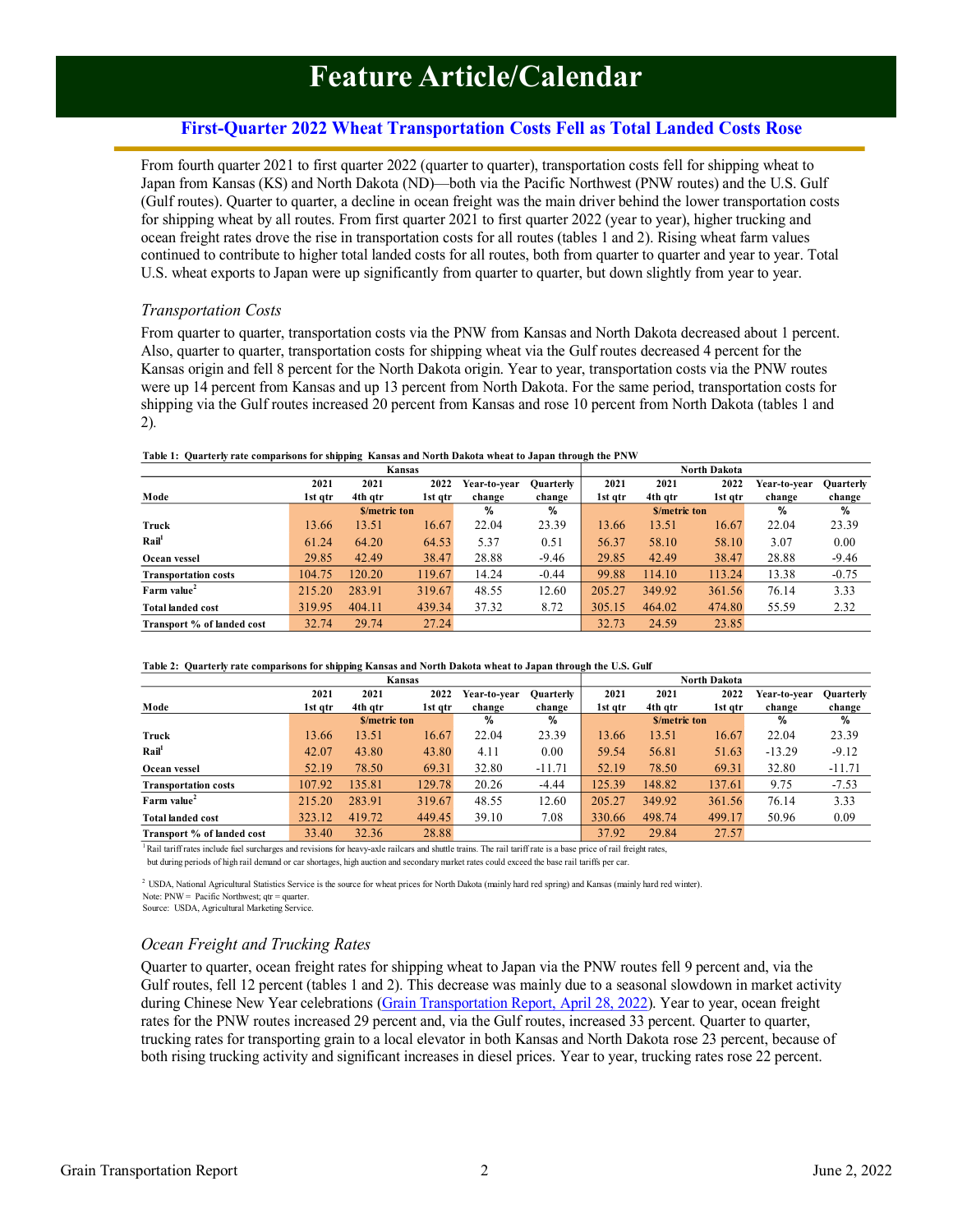## *Rail Tariff Rates*

Quarter to quarter, rail tariff rates for shipping wheat to PNW were up 1 percent from Kansas and unchanged from North Dakota (tables 1 and 2). Year to year, rail rates to PNW increased 5 percent from Kansas and increased 3 percent from North Dakota. Quarter to quarter, rail rates to the Gulf were unchanged from Kansas, but down 9 percent from North Dakota. Year to year, rail rates for shipping wheat to the Gulf were up 4 percent from Kansas and down 13 percent from North Dakota.

#### *Total Landed Costs*

Quarter to quarter, total landed costs for shipping wheat to Japan rose 9 percent via the KS-PNW route and rose 7 percent via the KS-Gulf route, as Kansas farm values continued to rise (tables 1 and 2). Year to year, landed costs for shipping wheat to Japan increased 37 percent for the KS-PNW route and rose 39 percent for the KS-Gulf route, mainly because of higher ocean freight rates and farm values. Quarter to quarter, total landed costs for shipping wheat from North Dakota to Japan were up 2 percent for the ND-PNW route and up 0.1 percent for the ND-Gulf route, reflecting higher North Dakota truck rates. Year to year, North Dakota-to-Japan landed costs increased 56 percent via the ND-PNW route and rose 51 percent via the ND-Gulf route, reflecting higher trucking and ocean rates, as well as higher farm values.

First-quarter 2022 total landed costs for shipping wheat via the PNW and Gulf routes ranged from \$434 per mt to \$499 per mt. First-quarter Kansas transportation costs represented 27 percent of total landed costs for the KS-PNW route and 29 percent for the KS-Gulf route—declines from the previous quarter and the same period last year. Firstquarter North Dakota wheat transportation costs represented 24 percent of total landed costs for the ND-PNW route and 28 percent for the ND-Gulf route, which were also down from the previous quarter and last year.

### *Export Projections*

According to USDA's Federal Grain Inspection Service, first-quarter 2022 inspections of wheat for export to Japan totaled 0.615 million metric tons (mmt)—up 38 percent from quarter to quarter and down 2 percent year to year. Wheat exports to Japan represented 12 percent of total U.S. wheat exports during the first quarter of 2022 [\(USDA](https://fgisonline.ams.usda.gov/ExportGrainReport/default.aspx), Federal Grain [and Inspection Service\)](https://fgisonline.ams.usda.gov/ExportGrainReport/default.aspx). Current year-to-date outstanding (unshipped) export balances of wheat and cumulative (shipped) exports were down from the same time in 2021 (*GTR* **[table 12](#page-14-1)**). According to USDA's May [World Agricultural Supply and Demand Estimates \(WASDE\)](https://www.usda.gov/oce/commodity/wasde/wasde0522.pdf) report, U.S. wheat exports for marketing year (MY) 2022/23 are estimated to be 21.09 mmt, down 4 percent from the MY 2021/22 estimate (21.90 mmt).

[Bernadette.Winston@usda.gov](mailto:Bernadette.Winston@usda.gov)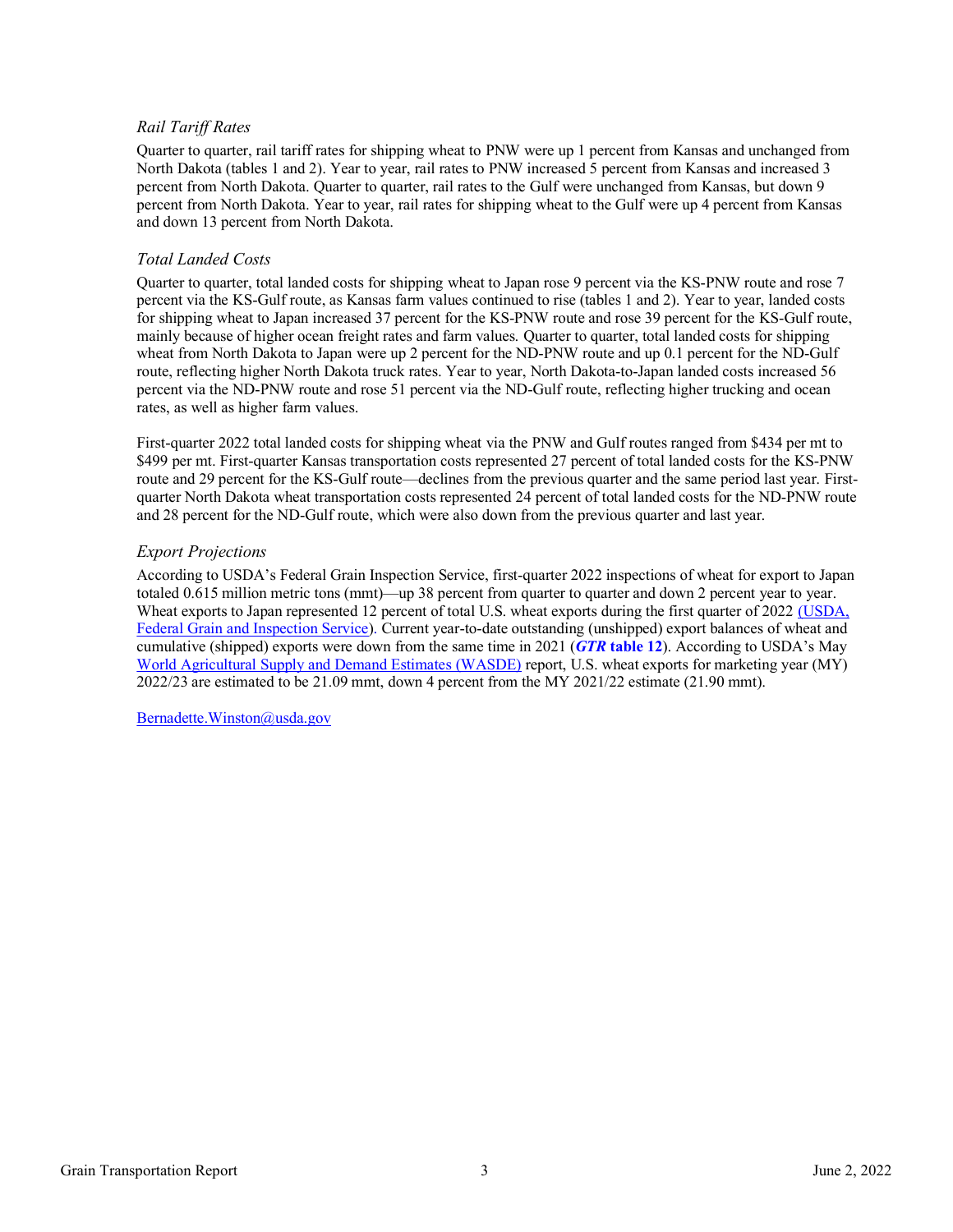## **Grain Transportation Indicators**

#### <span id="page-3-0"></span>Table 1 Table 1

## **Grain transport cost indicators <sup>1</sup> Grain transport cost indicators <sup>1</sup>**

|                     | Truck | Rail        |                | <b>Barge</b> |      | Ocean   |
|---------------------|-------|-------------|----------------|--------------|------|---------|
| For the week ending |       | Non-Shuttle | <b>Shuttle</b> |              | Gulf | Pacific |
| 06/01/22            | 372   | 318         | 284            | 245          | 364  | 333     |
| 05/25/22            | 374   | 318         | 271            | 242          | 369  | 333     |

05/25/22 374 318 271 242 369 333 1 Indicator: Base year 2000 = 100. Weekly updates include truck = diesel (\$/gallon); rail = near-month secondary rail market bid and monthly tariff In the secondary of  $\mathcal{L}_{\mathcal{S}}$  and  $\mathcal{L}_{\mathcal{S}}$  and  $\mathcal{L}_{\mathcal{S}}$  and  $\mathcal{L}_{\mathcal{S}}$  and  $\mathcal{L}_{\mathcal{S}}$  and  $\mathcal{L}_{\mathcal{S}}$  and  $\mathcal{L}_{\mathcal{S}}$  and  $\mathcal{L}_{\mathcal{S}}$  and  $\mathcal{L}_{\mathcal{S}}$  and  $\mathcal{L}_{\mathcal{S}}$  and  $\mathcal{L}_{\mathcal{$ rate with fuel surcharge (\$/car); barge = Illinois River barge rate (index = percent of tariff rate); ocean = routes to Japan (\$/metric ton);<br>n/a = not available. n/a = not available.

Source: USDA, Agricultural Marketing Service.

Table 2

|            |                    | Market Update: U.S. origins to export position price spreads (\$/bushel) |           |
|------------|--------------------|--------------------------------------------------------------------------|-----------|
| Commodity  | Origin-destination | 5/27/2022                                                                | 5/20/2022 |
| Corn       | $IL$ -Gulf         | $-0.92$                                                                  | $-0.94$   |
| Corn       | $NE-Gulf$          | $-1.02$                                                                  | $-1.01$   |
| Soybean    | $IA-Gulf$          | $-1.90$                                                                  | $-1.61$   |
| <b>HRW</b> | $KS$ -Gulf         | $-2.60$                                                                  | $-3.02$   |
| <b>HRS</b> | ND-Portland        | $-2.19$                                                                  | $-2.24$   |

Note:  $nq = no$  quote;  $n/a = not available$ ; HRW = hard red winter wheat; HRS = hard red spring wheat. Source: USDA, Agricultural Marketing Service.

The **grain bid summary** illustrates the market relationships for commodities. Positive and negative adjustments in differential between terminal and futures markets, and the relationship to inland market points, are indicators of changes in fundamental market supply and demand. The map may be used to monitor market and time differentials.

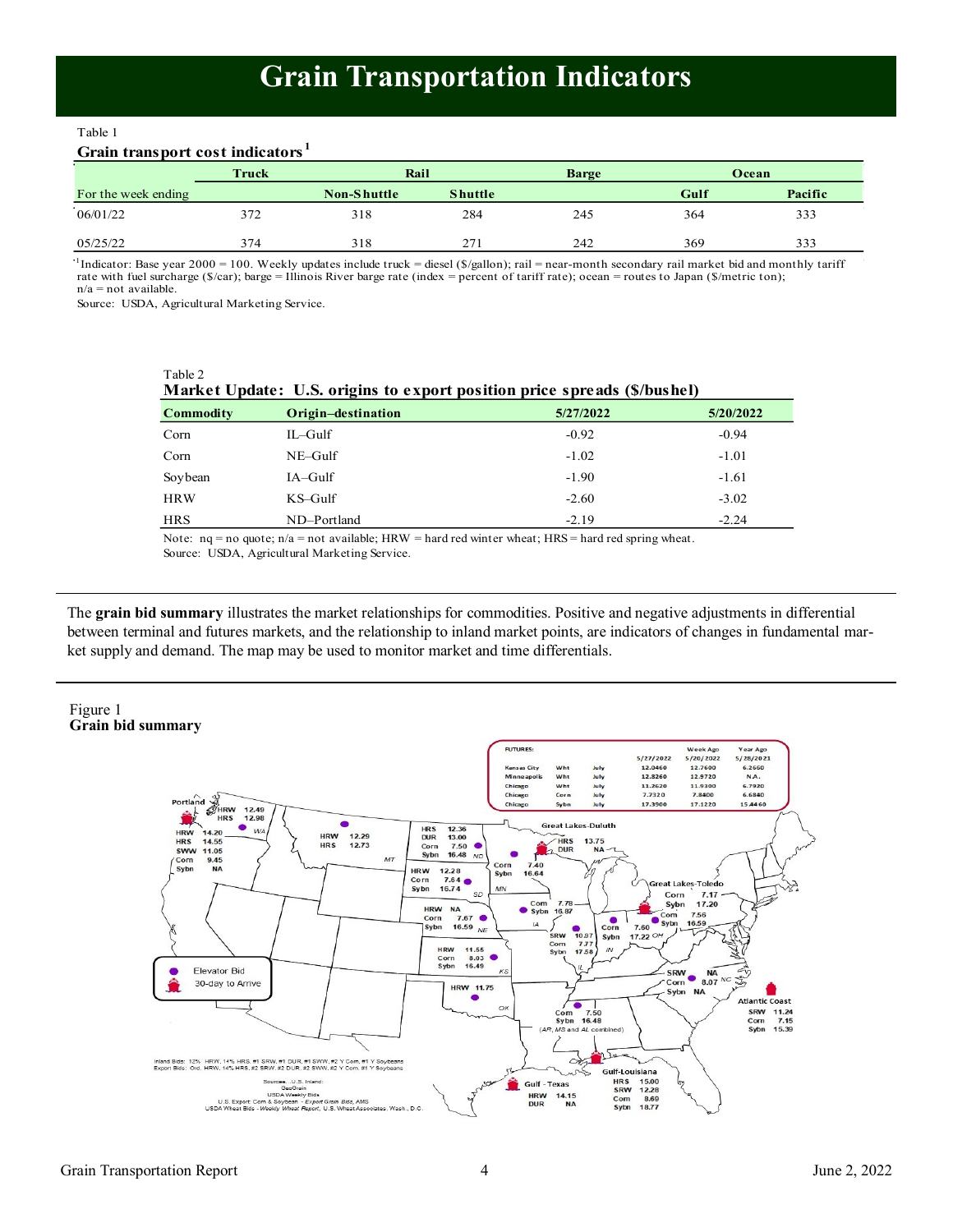#### <span id="page-4-0"></span>Table 3 **Rail deliveries to port (carloads)<sup>1</sup>**

|                                         | <b>Mississippi</b> |                   | Pacific          | Atlantic &       |              |                    | <b>Cross-border</b> |
|-----------------------------------------|--------------------|-------------------|------------------|------------------|--------------|--------------------|---------------------|
| For the week ending                     | Gulf               | <b>Texas Gulf</b> | <b>Northwest</b> | <b>East Gulf</b> | <b>Total</b> | Week ending        | Mexico <sup>3</sup> |
| $5/25/2022^p$                           | 929                | 795               | 4.875            | 615              | 7,214        | 5/21/2022          | 2,609               |
| $5/18/2022$ <sup>r</sup>                | 1.217              | 665               | 6,192            | 479              | 8,553        | 5/14/2022          | 2,699               |
| $2022$ $YTDr$                           | 31,808             | 20,539            | 123,269          | 11,941           | 187,557      | 2022 YTD           | 56,452              |
| $2021$ $YTDr$                           | 31,487             | 32,568            | 134,658          | 9,806            | 208,519      | 2021 YTD           | 53,400              |
| 2022 YTD as % of 2021 YTD               | 101                | 63                | 92               | 122              | 90           | % change YTD       | 106                 |
| Last 4 weeks as % of $2021^2$           | 126                | 61                | 86               | 333              | 91           | Last 4wks. % 2021  | 65                  |
| Last 4 weeks as % of 4-year avg. $^{2}$ | 147                | 76                | 101              | 181              | 105          | Last 4wks. % 4 yr. | 70                  |
| <b>Total 2021</b>                       | 54,982             | 69,213            | 311.407          | 22,567           | 458,169      | <b>Total 2021</b>  | 147,859             |
| <b>Total 2020</b>                       | 45.294             | 64,116            | 299,882          | 24,458           | 433,750      | <b>Total 2020</b>  | 128,714             |

<sup>1</sup>Data is incomplete as it is voluntarily provided.

 $2^2$  Compared with same 4-weeks in 2021 and prior 4-year average.

<sup>3</sup> Cross-border weekly data is approximately 15 percent below the Association of American Railroads' reported weekly carloads received by Mexican railroads to reflect switching between Kansas City Southern de Mexico (KCSM) and Grupo Mexico.

**YTD = year-to-date; p = preliminary data; r = revised data; n/a = not available; wks. = weeks; avg. = average.**

Source: USDA, Agricultural Marketing Service.

Railroads originate approximately 24 percent of U.S. grain shipments. Trends in these loadings are indicative of market conditions and expectations.



Source: USDA, Agricultural Marketing Service.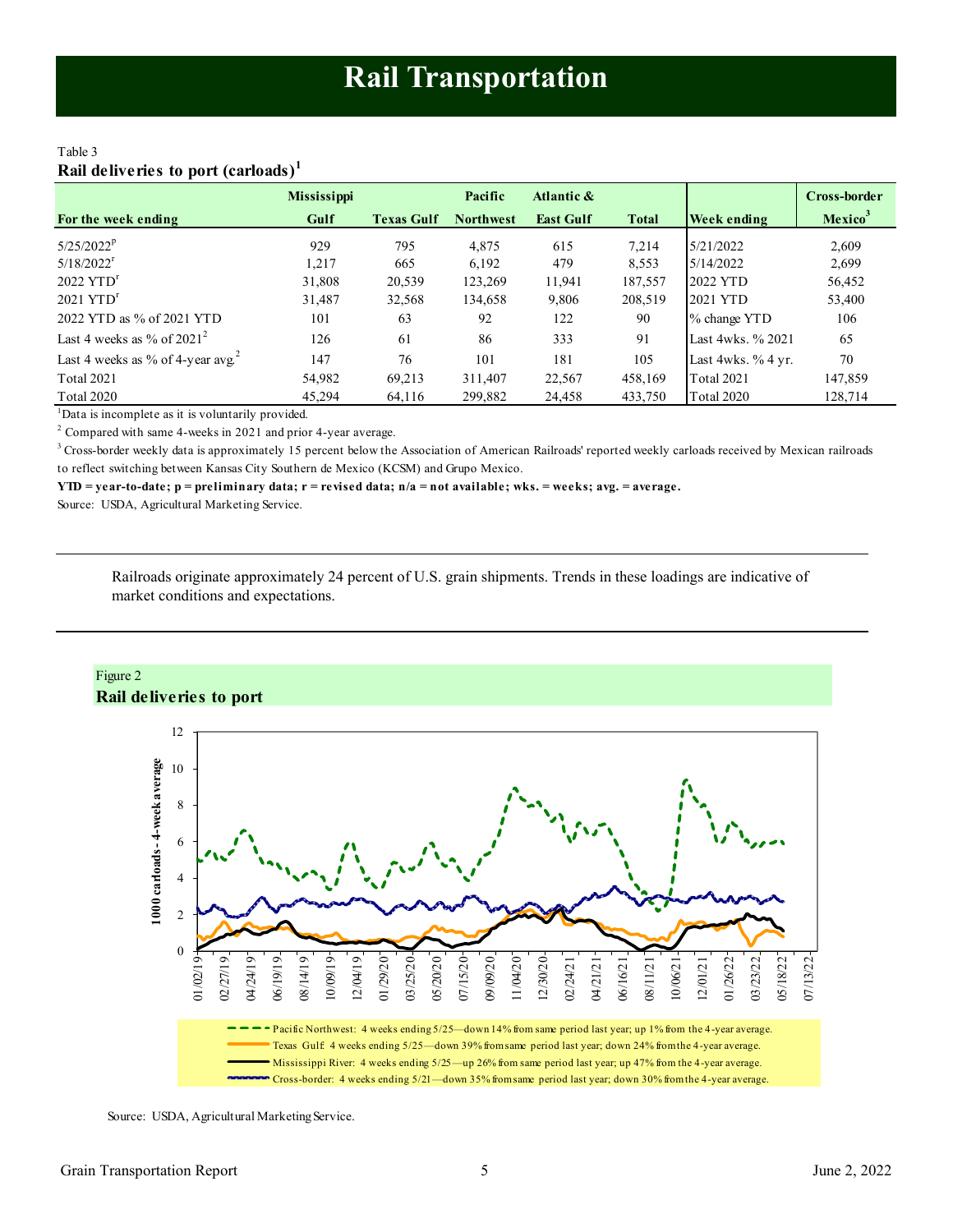## <span id="page-5-0"></span>Table 4 **Class I rail carrier grain car bulletin (grain carloads originated)**

| $\overline{\phantom{a}}$<br>For the week ending: |             | 15<br>East | $\bullet$   | West       |         | <b>U.S. total</b> |           | Canada       |
|--------------------------------------------------|-------------|------------|-------------|------------|---------|-------------------|-----------|--------------|
| 5/21/2022                                        | <b>CSXT</b> | <b>NS</b>  | <b>BNSF</b> | <b>KCS</b> | UP      |                   | <b>CN</b> | $\mathbf{C}$ |
| This week                                        | 1,428       | 2,434      | 11,728      | 1,380      | 4,827   | 21,797            | 2,899     | 3,571        |
| This week last year                              | 1,942       | 2,798      | 12,884      | 1,413      | 6,275   | 25,312            | 3,218     | 4,884        |
| 2022 YTD                                         | 36,736      | 46,964     | 231,943     | 24,722     | 117,648 | 458,013           | 69,952    | 74,010       |
| 2021 YTD                                         | 40,127      | 51,980     | 262,894     | 21,788     | 132,497 | 509,286           | 96,588    | 109,718      |
| 2022 YTD as % of 2021 YTD                        | 92          | 90         | 88          | 113        | 89      | 90                | 72        | 67           |
| Last 4 weeks as $\%$ of 2021*                    | 87          | 96         | 84          | 85         | 78      | 84                | 72        | 61           |
| Last 4 weeks as % of 3-yr. avg.**                | 93          | 93         | 93          | 99         | 88      | 92                | 69        | 68           |
| <b>Total 2021</b>                                | 93,935      | 120,828    | 609,890     | 64,818     | 318,002 | 1,207,473         | 210,141   | 242,533      |

\*The past 4 weeks of this year as a percent of the same 4 weeks last year.

\*\*The past 4 weeks as a percent of the same period from the prior 3-year average. YTD = year-to-date; avg. = average; yr. = year.

Note: NS = Norfolk Southern; KCS = Kansas City Southern; UP = Union Pacific; CN = Canadian National; CP = Canadian Pacific.

Source: Association of American Railroads.



## Table 5

## **Railcar auction offerings <sup>1</sup>(\$/car)<sup>2</sup>**

|                                                                                                                                                                                                                                                                                                                                 | Rançai aucuon oncluigs                        | $\cup$ u $\alpha$ i  |                      |                                  |                      |                              |                      |                      |            |  |  |  |
|---------------------------------------------------------------------------------------------------------------------------------------------------------------------------------------------------------------------------------------------------------------------------------------------------------------------------------|-----------------------------------------------|----------------------|----------------------|----------------------------------|----------------------|------------------------------|----------------------|----------------------|------------|--|--|--|
|                                                                                                                                                                                                                                                                                                                                 | For the week ending:                          |                      | Delivery period      |                                  |                      |                              |                      |                      |            |  |  |  |
|                                                                                                                                                                                                                                                                                                                                 | 5/26/2022                                     | $Jun-22$             | $Jun-21$             | $Jul-22$                         | $Jul-21$             | Aug- $22$                    | $Auq-21$             | $Sep-22$             | $Sep-21$   |  |  |  |
| BNSF <sup>3</sup>                                                                                                                                                                                                                                                                                                               | <b>COT</b> grain units<br>COTgrain single-car | no offer<br>no offer | no bids<br>301       | $\mathbf{0}$<br>$\boldsymbol{0}$ | no bids<br>234       | $\mathbf{0}$<br>$\mathbf{0}$ | no bids<br>$\theta$  | no offer<br>no offer | no bids    |  |  |  |
| UP <sup>4</sup>                                                                                                                                                                                                                                                                                                                 | <b>GCAS/Region 1</b><br><b>GCAS/Region 2</b>  | no offer<br>no offer | no offer<br>no offer | no offer<br>no offer             | no offer<br>no offer | no offer<br>no offer         | no offer<br>no offer | n/a<br>n/a           | n/a<br>n/a |  |  |  |
| $\alpha$ Auction offerings are for single-car and unit train shipments only.<br><sup>2</sup> Average premium/discount to tariff, last auction. $n/a = not a value$ .<br><sup>3</sup> DNSE COT-DNSE $P_0$ it was Continuate of Transportations north group and south group hide wave combined offective the week and ine 6/24/06 |                                               |                      |                      |                                  |                      |                              |                      |                      |            |  |  |  |

 $^2$ Average premium/discount to tariff, last auction. n/a = not available.<br> $^3$ BNSF - COT = BNSF Railway Certificate of Trans portation; north grain and south grain bids were combined effective the week ending 6/24/06.

<sup>4</sup>UP - GCAS = Unio n P acific Railro ad Grain Car Allo catio n Sys tem.

Regio n 1 includes : AR, IL, LA, MO, NM, OK, TX, WI, and Duluth, MN.

NSF - COT = BNSF Railway Certificate of Transportation; north grain and south <sub>{</sub><br>P - GCAS = Union P acific Railroad Grain Car Allocation System.<br>Region 1 includes : AR, IL, LA, MO, NM, OK, TX, WI, and Duluth, MN.<br>Region 2 <sup>4</sup>UP - GCAS = Union Pacific Railroad Grain Car<br>Region 1 includes: AR, IL, LA, MO, NM, OK, T.<br>Region 2 includes: CO, IA, KS, MN, NE, WY, ar<br>Source: USDA, Agricultural Marketing Service.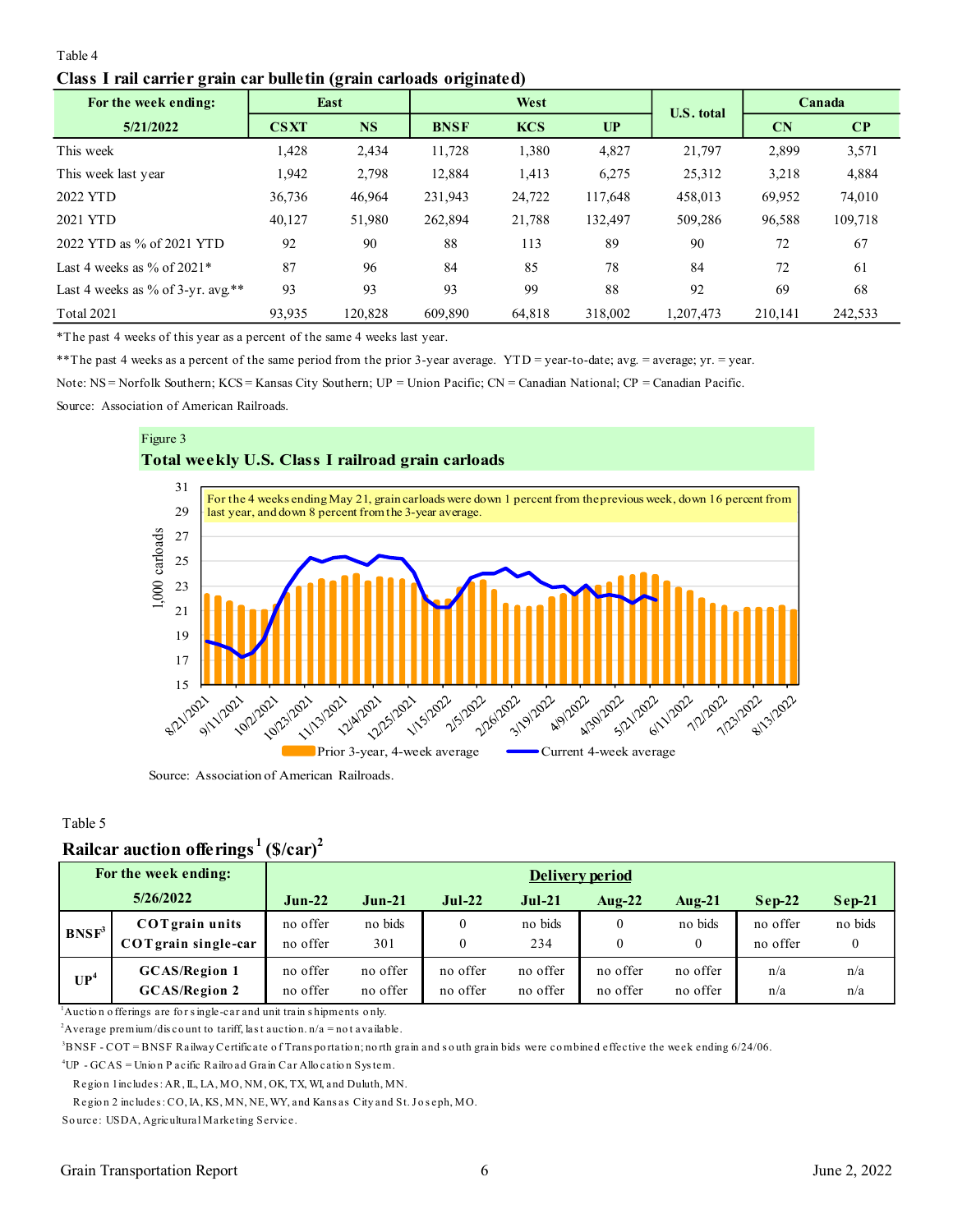<span id="page-6-0"></span>The **secondary rail market** information reflects trade values for service that was originally purchased from the railroad carrier as some form of guaranteed freight. The **auction and secondary rail** values are indicators of rail service quality and demand/ supply.



**Secondary market bids/offers for railcars to be delivered in June 2022**

Note: Non-shuttle bids include unit-train and single-car bids. n/a = not available; avg. = average; yr. = year; BNSF = BNSF Railway; UP = Union Pacific Railroad. Source: USDA, Agricultural Marketing Service.



## Figure 5 **Secondary market bids/offers for railcars to be delivered in July 2022**

Note: Non-shuttle bids include unit-train and single-car bids. n/a = not available; avg. = average; yr. = year; BNSF = BNSF Railway; UP = Union Pacific Railroad. Source: USDA, Agricultural Marketing Service.

Figure 4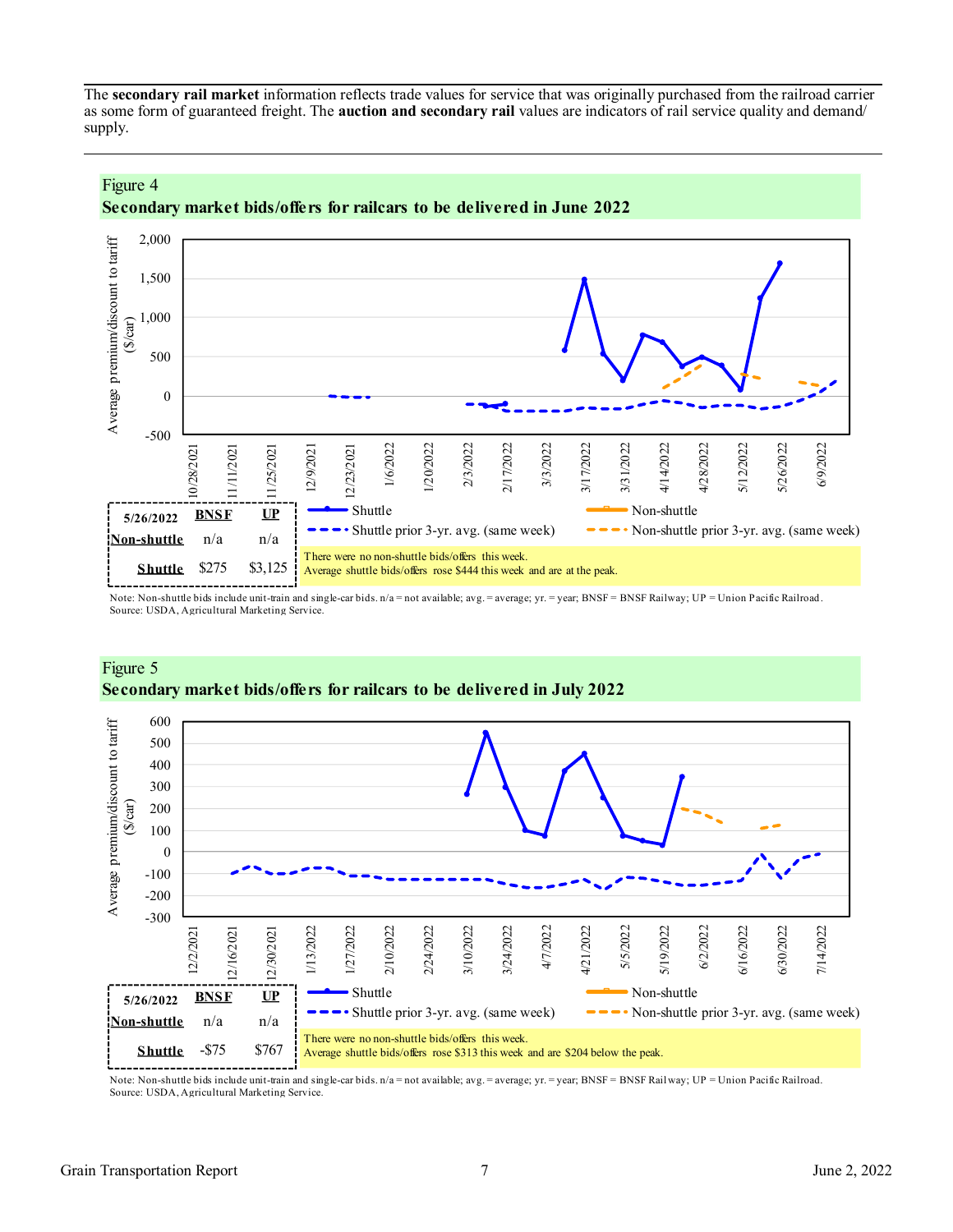



Note: Non-shuttle bids include unit-train and single-car bids. n/a = not available; avg. = average; yr. = year; BNSF = BNSF Railway; UP = Union Pacific Railroad. Source: USDA, Agricultural Marketing Service.

#### Table 6

## **Weekly secondary railcar market (\$/car)<sup>1</sup>**

|             | For the week ending:                                                                                                                                |          |          |           | <b>Delivery period</b> |        |          |
|-------------|-----------------------------------------------------------------------------------------------------------------------------------------------------|----------|----------|-----------|------------------------|--------|----------|
|             | 5/26/2022                                                                                                                                           | $Jun-22$ | $Jul-22$ | Aug- $22$ | $Sep-22$               | Oct-22 | $Nov-22$ |
|             | <b>BNSF-GF</b>                                                                                                                                      | n/a      | n/a      | n/a       | n/a                    | n/a    | n/a      |
|             | Change from last week                                                                                                                               | n/a      | n/a      | n/a       | n/a                    | n/a    | n/a      |
| Non-shuttle | Change from same week 2021                                                                                                                          | n/a      | n/a      | n/a       | n/a                    | n/a    | n/a      |
|             | <b>UP-Pool</b>                                                                                                                                      | n/a      | n/a      | n/a       | n/a                    | n/a    | n/a      |
|             | Change from last week                                                                                                                               | n/a      | n/a      | n/a       | n/a                    | n/a    | n/a      |
|             | Change from same week 2021                                                                                                                          | n/a      | n/a      | n/a       | n/a                    | n/a    | n/a      |
|             | <b>BNSF-GF</b>                                                                                                                                      | 275      | (75)     | (100)     | (92)                   | 1,800  | n/a      |
|             | Change from last week                                                                                                                               | (38)     | (108)    | (17)      | (79)                   | 100    | n/a      |
|             | Change from same week 2021                                                                                                                          | 538      | 175      | 150       | (164)                  | 600    | n/a      |
| Shuttle     | <b>UP-Pool</b>                                                                                                                                      | 3,125    | 767      | n/a       | n/a                    | 1,200  | n/a      |
|             | Change from last week                                                                                                                               | 925      | n/a      | n/a       | n/a                    | 150    | n/a      |
|             | Change from same week 2021                                                                                                                          | 3,425    | 1,092    | n/a       | n/a                    | 350    | n/a      |
|             | $\Delta$ Average premium/discount to tariff, $\frac{1}{2}$ /car-last week.                                                                          |          |          |           |                        |        |          |
|             | Note: Bids listed are market indicators only and are not guaranteed prices. $n/a =$ not available; GF = guaranteed freight; Pool = guaranteed pool; |          |          |           |                        |        |          |
|             | $BNSF = BNSF$ Railway; $UP =$ Unio n P acific Railro ad.                                                                                            |          |          |           |                        |        |          |
|             | Data from James B. Joiner Co., Tradewest Brokerage Co.                                                                                              |          |          |           |                        |        |          |
|             | Source: USDA, Agricultural Marketing Service.                                                                                                       |          |          |           |                        |        |          |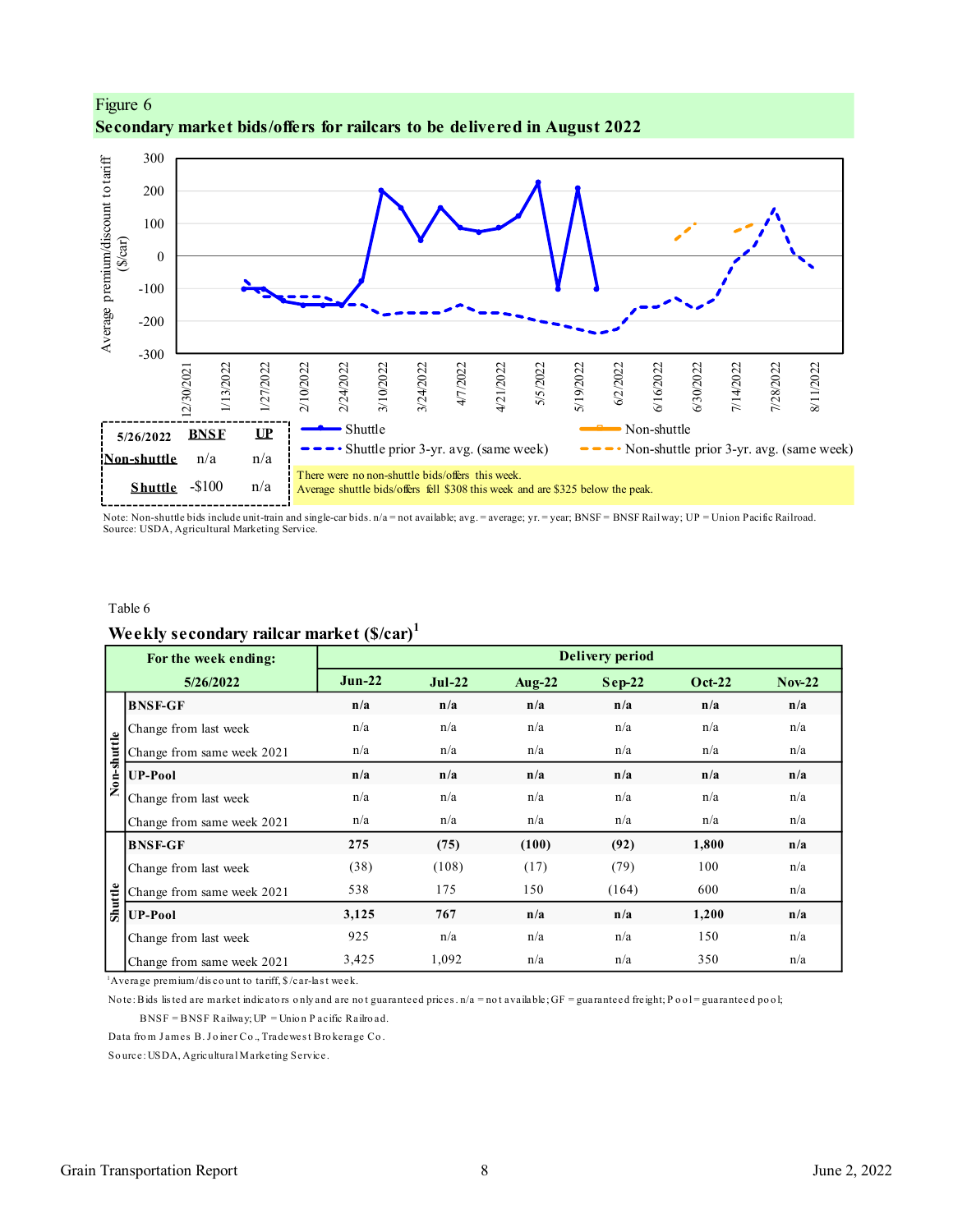The **tariff rail rate** is the base price of freight rail service. Together with **fuel surcharges** and any **auction and secondary rail** values, the tariff rail rate constitutes the full cost of shipping by rail. Typically, auction and secondary rail values are a small fraction of the full cost of shipping by rail relative to the tariff rate. However, during times of high rail demand or short supply, high auction and secondary rail values can exceed the cost of the tariff rate plus fuel surcharge.

#### Table 7

#### **Tariff rail rates for unit and shuttle train shipments <sup>1</sup>**

|                      |                            |                                 |               | Fuel      |                            |                     | Percent                  |
|----------------------|----------------------------|---------------------------------|---------------|-----------|----------------------------|---------------------|--------------------------|
|                      |                            |                                 | <b>Tariff</b> | surcharge | Tariff plus surcharge per: |                     | change                   |
| <b>May 2022</b>      | Origin region <sup>3</sup> | Destination region <sup>3</sup> | rate/car      | per car   | metric ton                 | bushel <sup>2</sup> | $Y/Y^4$                  |
| Unit train           |                            |                                 |               |           |                            |                     |                          |
| Wheat                | Wichita, KS                | St. Louis, MO                   | \$3,695       | \$309     | \$39.76                    | \$1.08              | 5                        |
|                      | Grand Forks, ND            | Duluth-Superior, MN             | \$3,658       | \$0       | \$36.33                    | \$0.99              | $-13$                    |
|                      | Wichita, KS                | Los Angeles, CA                 | \$7,290       | \$0       | \$72.39                    | \$1.97              | $\overline{c}$           |
|                      | Wichita, KS                | New Orleans, LA                 | \$4,436       | \$543     | \$49.44                    | \$1.35              | 5                        |
|                      | Sioux Falls, SD            | Galveston-Houston, TX           | \$7,026       | \$0       | \$69.77                    | \$1.90              | 3                        |
|                      | Colby, KS                  | Galveston-Houston, TX           | \$4,712       | \$595     | \$52.70                    | \$1.43              | 6                        |
|                      | Amarillo, TX               | Los Angeles, CA                 | \$5,121       | \$828     | \$59.07                    | \$1.61              | 10                       |
| Corn                 | Champaign-Urbana, IL       | New Orleans, LA                 | \$4,000       | \$614     | \$45.82                    | \$1.16              | 12                       |
|                      | Toledo, OH                 | Raleigh, NC                     | \$8,130       | \$671     | \$87.40                    | \$2.22              | 12                       |
|                      | Des Moines, IA             | Davenport, IA                   | \$2,505       | \$130     | \$26.17                    | \$0.66              | 5                        |
|                      | Indianapolis, IN           | Atlanta, GA                     | \$6,227       | \$504     | \$66.84                    | \$1.70              | 13                       |
|                      | Indianapolis, IN           | Knoxville, TN                   | \$5,247       | \$326     | \$55.34                    | \$1.41              | 11                       |
|                      | Des Moines, IA             | Little Rock, AR                 | \$4,000       | \$382     | \$43.51                    | \$1.11              | 9                        |
|                      | Des Moines, IA             | Los Angeles, CA                 | \$5,880       | \$1,112   | \$69.43                    | \$1.76              | 13                       |
| Soybeans             | Minneapolis, MN            | New Orleans, LA                 | \$4,431       | \$951     | \$53.44                    | \$1.45              | 40                       |
|                      | Toledo, OH                 | Hunts ville, AL                 | \$6,714       | \$478     | \$71.42                    | \$1.94              | 9                        |
|                      | Indianapolis, IN           | Raleigh, NC                     | \$7,422       | \$680     | \$80.46                    | \$2.19              | 14                       |
|                      | Indianapolis, IN           | Hunts ville, AL                 | \$5,367       | \$323     | \$56.50                    | \$1.54              | 8                        |
|                      | Champaign-Urbana, IL       | New Orleans, LA                 | \$4,665       | \$614     | \$52.42                    | \$1.43              | 8                        |
| <b>Shuttle train</b> |                            |                                 |               |           |                            |                     |                          |
| Wheat                | Great Falls, MT            | Portland, OR                    | \$4,193       | \$0       | \$41.64                    | \$1.13              | 4                        |
|                      | Wichita, KS                | Galveston-Houston, TX           | \$4,411       | \$0       | \$43.80                    | \$1.19              | 4                        |
|                      | Chicago, IL                | Albany, NY                      | \$6,670       | \$633     | \$72.53                    | \$1.97              | 15                       |
|                      | Grand Forks, ND            | Portland, OR                    | \$5,851       | \$0       | \$58.10                    | \$1.58              | 3                        |
|                      | Grand Forks, ND            | Galveston-Houston, TX           | \$5,199       | \$0       | \$51.63                    | \$1.41              | $-13$                    |
|                      | Colby, KS                  | Portland, OR                    | \$5,923       | \$975     | \$68.50                    | \$1.86              | 8                        |
| Corn                 | Minneapolis, MN            | Portland, OR                    | \$5,380       | \$0       | \$53.43                    | \$1.36              | 4                        |
|                      | Sioux Falls, SD            | Tacoma, WA                      | \$5,340       | \$0       | \$53.03                    | \$1.35              | $\overline{4}$           |
|                      | Champaign-Urbana, IL       | New Orleans, LA                 | \$3,920       | \$614     | \$45.02                    | \$1.14              | 12                       |
|                      | Lincoln, NE                | Galveston-Houston, TX           | \$4,080       | \$0       | \$40.52                    | \$1.03              | 5                        |
|                      | Des Moines, IA             | Amarillo, TX                    | \$4,420       | \$480     | \$48.66                    | \$1.24              | 9                        |
|                      | Minneapolis, MN            | Tacoma, WA                      | \$5,380       | \$0       | \$53.43                    | \$1.36              | $\overline{\mathcal{A}}$ |
|                      | Council Bluffs, IA         | Stockton, CA                    | \$5,300       | \$0       | \$52.63                    | \$1.34              | 4                        |
| Soybeans             | Sioux Falls, SD            | Tacoma, WA                      | \$6,050       | \$0       | \$60.08                    | \$1.64              | 3                        |
|                      | Minneapolis, MN            | Portland, OR                    | \$6,100       | \$0       | \$60.58                    | \$1.65              | 3                        |
|                      | Fargo, ND                  | Tacoma, WA                      | \$5,950       | \$0       | \$59.09                    | \$1.61              | 3                        |
|                      | Council Bluffs, IA         | New Orleans, LA                 | \$4,895       | \$708     | \$55.64                    | \$1.51              | 9                        |
|                      | Toledo, OH                 | Hunts ville, AL                 | \$4,954       | \$478     | \$53.94                    | $\$1.47$            | 10                       |
|                      | Grand Island, NE           | Portland, OR                    | \$5,280       | \$999     | \$62.35                    | \$1.70              | 12                       |

<sup>1</sup>A unit train refers to shipments of at least 25 cars. Shuttle train rates are generally available for qualified shipments of

75-120 cars that meet railroad efficiency requirements.

<sup>2</sup>Approximate load per car = 111 short tons (100.7 metric tons): corn 56 pounds per bushel (lbs/bu), wheat and soybeans 60 lbs/bu.

<sup>3</sup>Regional economic areas are defined by the Bureau of Economic Analysis (BEA).

 ${}^{4}$ Percentage change year over year (Y/Y) calculated using tariff rate plus fuel surcharge.

Source: BNSF Railway, Canadian National Railway, CSX Transportation, and Union Pacific Railroad.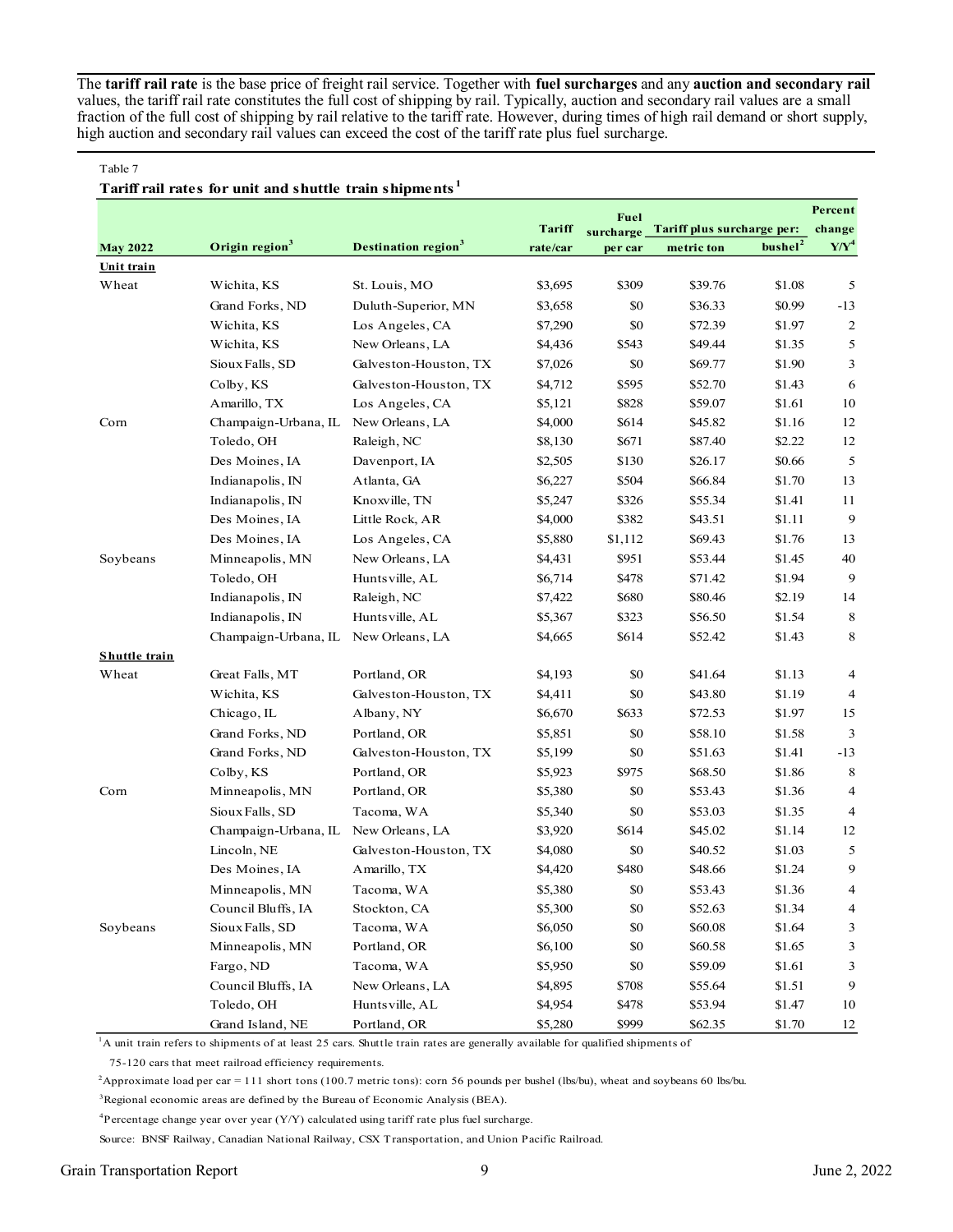|                  | Date: December 2021 |                           |                      | <b>Fuel</b>    |                         | <b>Tariff rate plus</b> | Percent             |
|------------------|---------------------|---------------------------|----------------------|----------------|-------------------------|-------------------------|---------------------|
|                  | Origin              |                           | <b>Tariff rate</b>   | surcharge      |                         | fuel surcharge per:     | change <sup>4</sup> |
| <b>Commodity</b> | state               | <b>Destination region</b> | per car <sup>1</sup> | $per \, car^2$ | metric ton <sup>3</sup> | bushel <sup>3</sup>     | Y/Y                 |
| Wheat            | MT                  | Chihuahua, CI             | \$7,699              | \$0            | \$78.67                 | \$2.14                  | 4                   |
|                  | OK                  | Cuautitlan, EM            | \$6,900              | \$230          | \$72.85                 | \$1.98                  | 6                   |
|                  | <b>KS</b>           | Guadalajara, JA           | \$7,619              | \$719          | \$85.19                 | \$2.32                  | 7                   |
|                  | TX                  | Salinas Victoria, NL      | \$4,420              | \$138          | \$46.57                 | \$1.27                  | 4                   |
| Corn             | IA                  | Guadalajara, JA           | \$9,102              | \$663          | \$99.77                 | \$2.53                  | 6                   |
|                  | SD                  | Celaya, GJ                | \$8,300              | \$0            | \$84.81                 | \$2.15                  | 2                   |
|                  | <b>NE</b>           | Queretaro, QA             | \$8,322              | \$462          | \$89.75                 | \$2.28                  | 5                   |
|                  | SD                  | Salinas Victoria, NL      | \$6,905              | \$0            | \$70.55                 | \$1.79                  | $\theta$            |
|                  | MO                  | Tlalnep antla, EM         | \$7,687              | \$450          | \$83.14                 | \$2.11                  | 5                   |
|                  | SD                  | Torreon, CU               | \$7,825              | \$0            | \$79.95                 | \$2.03                  | 2                   |
| Soybeans         | MO                  | Bojay (Tula), HG          | \$8,647              | \$614          | \$94.63                 | \$2.57                  | 5                   |
|                  | <b>NE</b>           | Guadalajara, JA           | \$9,207              | \$646          | \$100.67                | \$2.74                  | 5                   |
|                  | IA                  | El Castillo, JA           | \$9,510              | \$0            | \$97.17                 | \$2.64                  |                     |
|                  | <b>KS</b>           | Torreon, CU               | \$8,109              | \$466          | \$87.61                 | \$2.38                  | 5                   |
| Sorghum          | <b>NE</b>           | Celaya, GJ                | \$7,932              | \$597          | \$87.15                 | \$2.21                  | 6                   |
|                  | KS                  | Queretaro, QA             | \$8,108              | \$287          | \$85.77                 | \$2.18                  | 3                   |
|                  | NE                  | Salinas Victoria, NL      | \$6,713              | \$231          | \$70.94                 | \$1.80                  | 3                   |
|                  | <b>NE</b>           | Torreon, CU               | \$7,225              | \$438          | \$78.29                 | \$1.99                  | 6                   |

#### Table 8 **Tariff rail rates for U.S. bulk grain shipments to Mexico**

<sup>1</sup>Rates are based upon published tariff rates for high-capacity shuttle trains. Shuttle trains are available for qualified

shipments of 75-110 cars that meet railroad efficiency requirements.

2 Fuel surcharge adjusted to reflect the change in Ferrocarril Mexicano, S.A. de C.V railroad fuel surcharge policy as of 10/01/2009.

<sup>3</sup>Approximate load per car = 97.87 metric tons: Corn & Sorghum 56 lbs/bu, Wheat & Soybeans 60 lbs/bu.

<sup>4</sup>Percentage change calculated using tariff rate plus fuel surchage;  $Y/Y = year$  over year.

<sup>5</sup> As of January 1, both BNSF and Union Pacific changed their billing and reporting of rates to Mexico.

As we incorporate the change, Table 8 updates will be delayed.

Sources: BNSF Railway, Union Pacific Railroad, Kansas City Southern.

#### Figure 7

#### **Railroad fuel surcharges, North American weighted average <sup>1</sup>**



<sup>1</sup> Weighted by each Class I railroad's proportion of grain traffic for the prior year.

\* Beginning January 2009, the Canadian Pacific fuel surcharge is computed by a monthly average of the bi-weekly fuel surcharge.

\*\*CSX strike price changed from \$2.00/gal. to \$3.75/gal. starting January 1, 2015.

Sources: BNSF Railway, Canadian National Railway, CSX Transportation, Canadian Pacific Railway, Union Pacific Railroad, Kansas City Southern Railway, Norfolk Southern Corporation.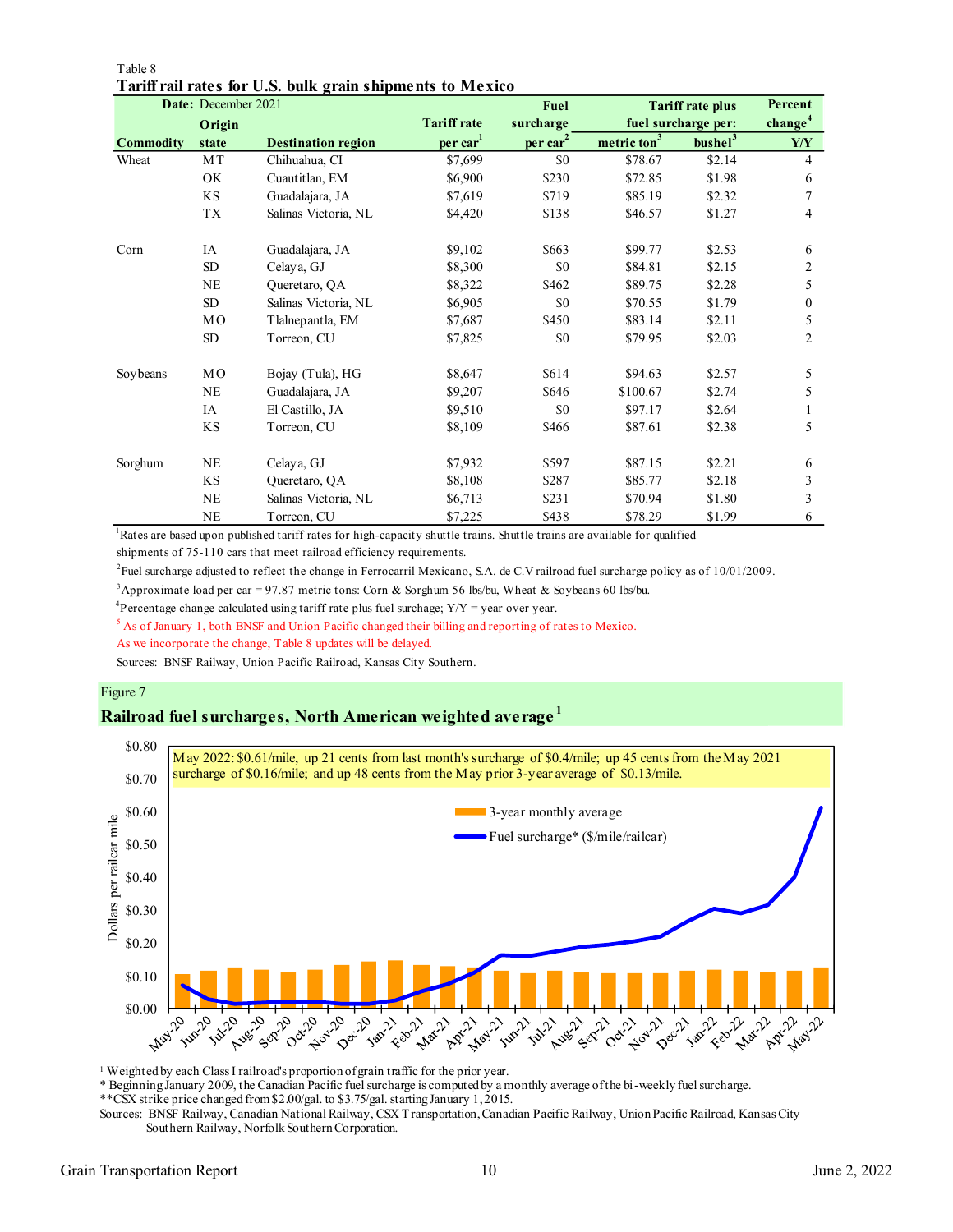# **Barge Transportation**

#### <span id="page-10-0"></span>Figure 8

**Illinois River barge freight rate1,2**



Rate = percent of 1976 tariff benchmark index (1976 = 100 percent); <sup>2</sup>4-week moving average of the 3-year average. \*Source: USDA, Agricultural Marketing Service.

#### Table 9 **Weekly barge freight rates: Southbound only**

|                             |                                           | Twin<br><b>Cities</b> | Mid-<br><b>Mississippi</b> | Lower<br><b>Illinois</b><br><b>River</b> | <b>St. Louis</b> | <b>Cincinnati</b> | Lower<br>Ohio | Cairo-<br><b>Memphis</b> |
|-----------------------------|-------------------------------------------|-----------------------|----------------------------|------------------------------------------|------------------|-------------------|---------------|--------------------------|
| Rate <sup>1</sup>           | 5/31/2022                                 | 550                   | 486                        | 441                                      | 302              | 408               | 408           | 298                      |
|                             | 5/24/2022                                 | 545                   | 486                        | 435                                      | 306              | 419               | 419           | 302                      |
| $\frac{\text{S}}{\text{A}}$ | 5/31/2022                                 | 34.05                 | 25.86                      | 20.46                                    | 12.05            | 19.14             | 16.48         | 9.36                     |
|                             | 5/24/2022                                 | 33.74                 | 25.86                      | 20.18                                    | 12.21            | 19.65             | 16.93         | 9.48                     |
|                             | Current week % change from the same week: |                       |                            |                                          |                  |                   |               |                          |
|                             | Last year                                 | 28                    | 45                         | 33                                       | 28               | 62                | 62            | 34                       |
|                             | $3$ -year avg. $2$                        | 38                    | 48                         | 25                                       | 23               | 60                | 60            | 30                       |
| Rate <sup>1</sup>           | June                                      | 544                   | 474                        | 450                                      | 322              | 398               | 398           | 309                      |
|                             | August                                    | 607                   | 568                        | 554                                      | 517              | 555               | 555           | 500                      |

Source: USDA, Agricultural Marketing Service. Rate = percent of 1976 tariff benchmark index (1976 = 100 percent); <sup>2</sup>4-week moving average; ton = 2,000 pounds; "-" data not available.

### **Figure 9 Benchmark tariff rates**

#### **Calculating barge rate per ton:** (Rate \* 1976 tariff benchmark rate per ton)/100

Select applicable index from market quotes are included in tables on this page. The 1976 benchmark rates per ton are provided in map.

*Map Credit: USDA, Agricultural Marketing Service* 

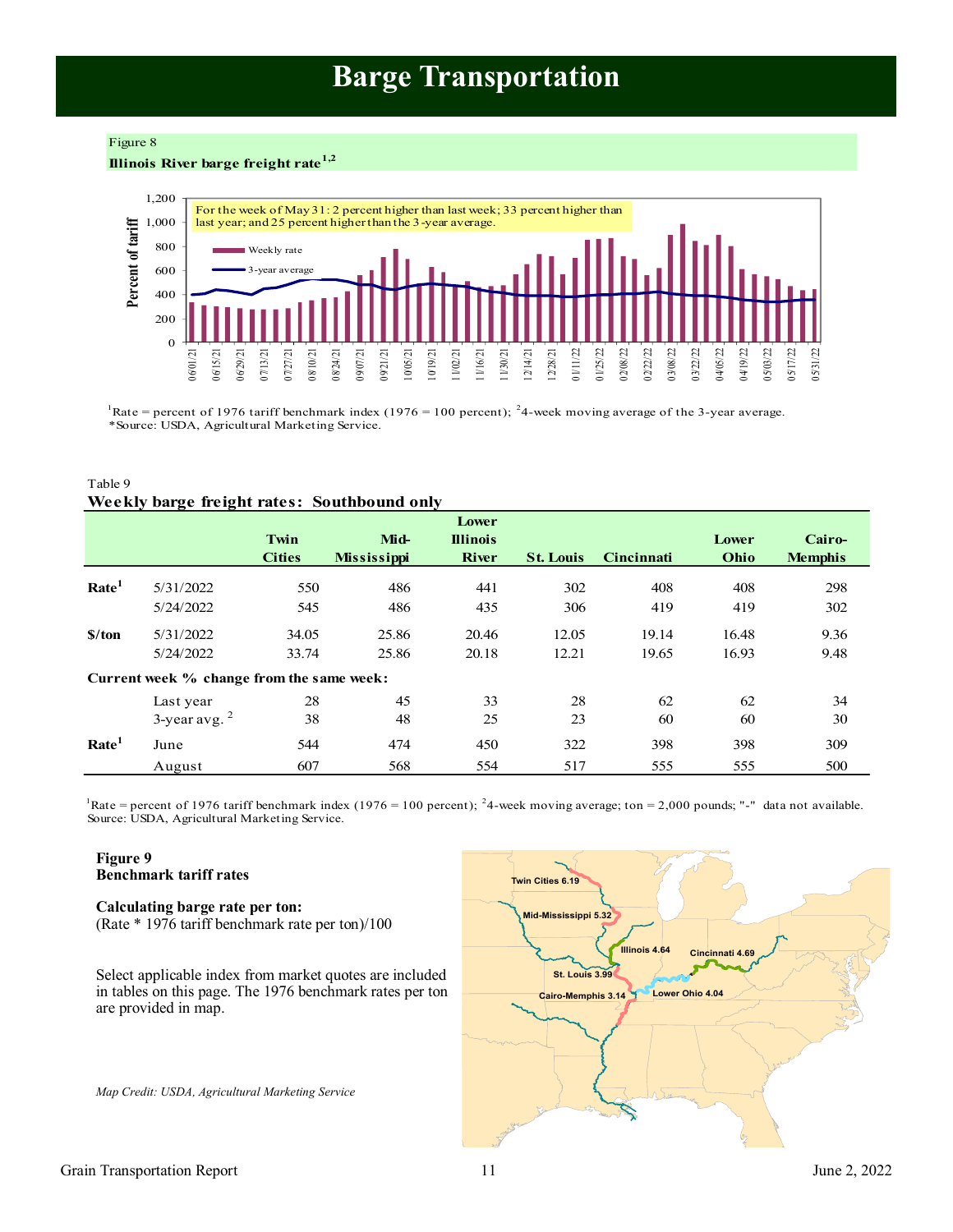<span id="page-11-0"></span>



 $<sup>1</sup>$  The 3-year average is a 4-week moving average.</sup>

Source: U.S. Army Corps of Engineers.

Note: The U.S. Army Corps of Engineers has recently migrated its lock and vessel database and has noted the latest data may be revised in coming weeks.

#### Table 10

|                                | Barge grain movements (1,000 tons) |              |                 |                |              |  |  |  |  |  |  |
|--------------------------------|------------------------------------|--------------|-----------------|----------------|--------------|--|--|--|--|--|--|
| For the week ending 05/28/2022 | Corn                               | Wheat        | <b>Soybeans</b> | Other          | <b>Total</b> |  |  |  |  |  |  |
| Mississippi River              |                                    |              |                 |                |              |  |  |  |  |  |  |
| Rock Island, IL (L15)          | 172                                | $\mathbf{0}$ | 107             | $\theta$       | 279          |  |  |  |  |  |  |
| Winfield, MO (L25)             | 282                                | 2            | 88              | $\theta$       | 372          |  |  |  |  |  |  |
| Alton, IL $(L26)$              | 370                                | $\Omega$     | 178             | $\overline{2}$ | 550          |  |  |  |  |  |  |
| Granite City, IL (L27)         | 559                                | 26           | 167             | $\mathbf{0}$   | 752          |  |  |  |  |  |  |
| Illinois River (La Grange)     | $\theta$                           | $\theta$     | $\theta$        | $\theta$       | $\theta$     |  |  |  |  |  |  |
| <b>Ohio River (Olmsted)</b>    | 89                                 | 5            | 68              | $\theta$       | 162          |  |  |  |  |  |  |
| <b>Arkansas River (L1)</b>     | $\theta$                           | 25           | 8               | $\theta$       | 34           |  |  |  |  |  |  |
| Weekly total - 2022            | 648                                | 56           | 243             | $\theta$       | 947          |  |  |  |  |  |  |
| Weekly total - 2021            | 703                                | 25           | 116             | 17             | 861          |  |  |  |  |  |  |
| $2022$ YTD <sup>1</sup>        | 8,595                              | 689          | 5,046           | 125            | 14,454       |  |  |  |  |  |  |
| $2021$ YTD <sup>1</sup>        | 12,649                             | 537          | 3,851           | 167            | 17,203       |  |  |  |  |  |  |
| 2022 as % of 2021 YTD          | 68                                 | 128          | 131             | 75             | 84           |  |  |  |  |  |  |
| Last 4 weeks as % of $2021^2$  | 72                                 | 80           | 209             | 17             | 90           |  |  |  |  |  |  |
| Total 2021                     | 23,516                             | 1,634        | 11,325          | 297            | 36,772       |  |  |  |  |  |  |

<sup>1</sup> Weekly total, YTD (year-to-date), and calendar year total include MI/27, OH/Olmsted, and AR/1; Other refers to oats, barley, sorghum, and rye. Total may not add exactly due to rounding..

 $2$  As a percent of same period in 2020.

Note: L (as in "L15") refers to a lock, locks, or locks and dam facility. The U.S. Army Corps of Engineers has recently migrated its database and has noted the latest data may be revised in coming weeks.

Source: U.S. Army Corps of Engineers.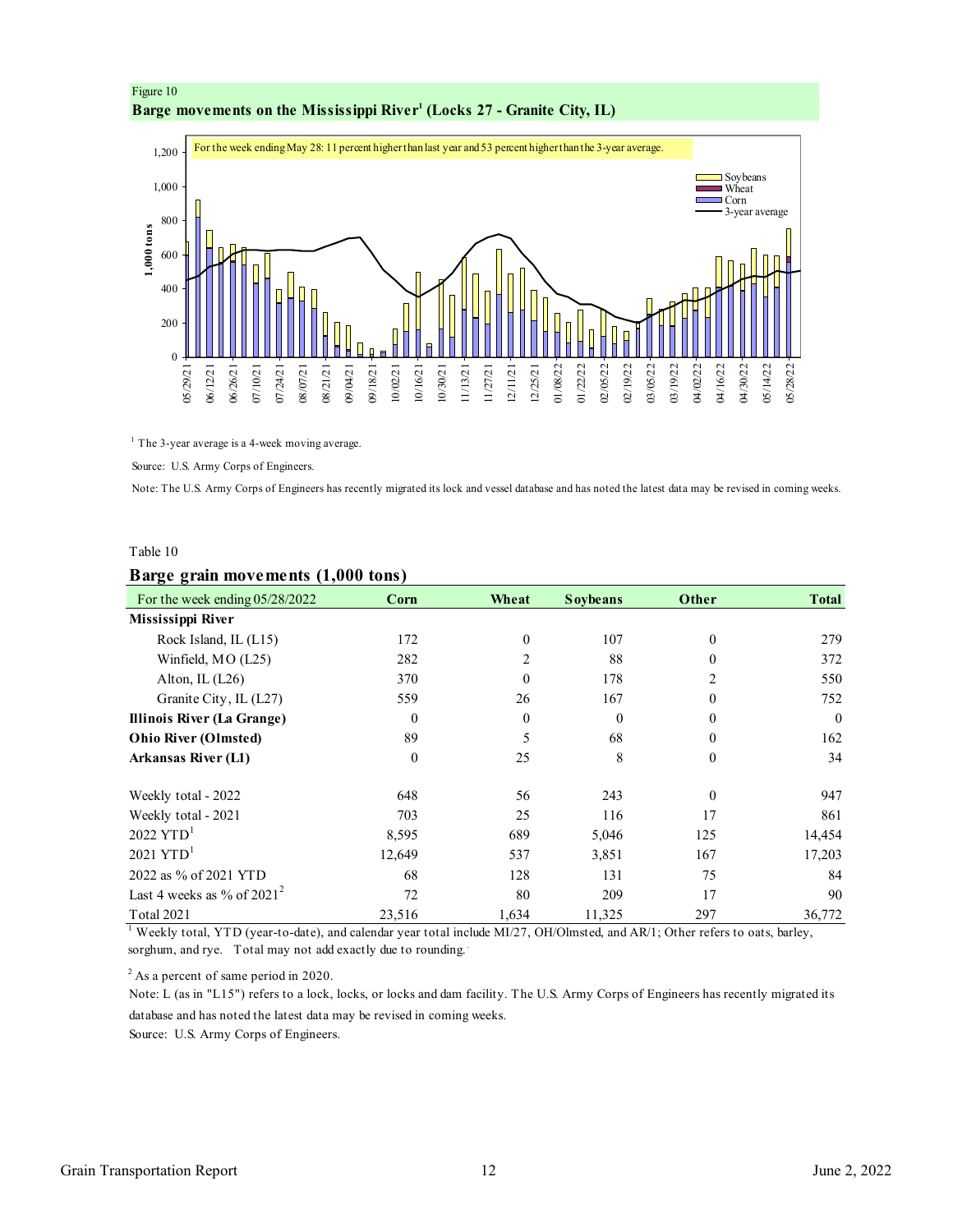<span id="page-12-0"></span>



Source: U.S. Army Corps of Engineers.

Note: The U.S. Army Corps of Engineers has recently migrated its lock and vessel database and has noted the latest data may be revised in coming weeks.

## Figure 12 **Grain barges for export in New Orleans region**



Note: Olmsted = Olmsted Locks and Dam.

Source: U.S. Army Corps of Engineers and USDA, Agricultural Marketing Service.

Note: The U.S. Army Corps of Engineers has recently migrated its lock and vessel database and has noted the latest data may be revised in coming weeks.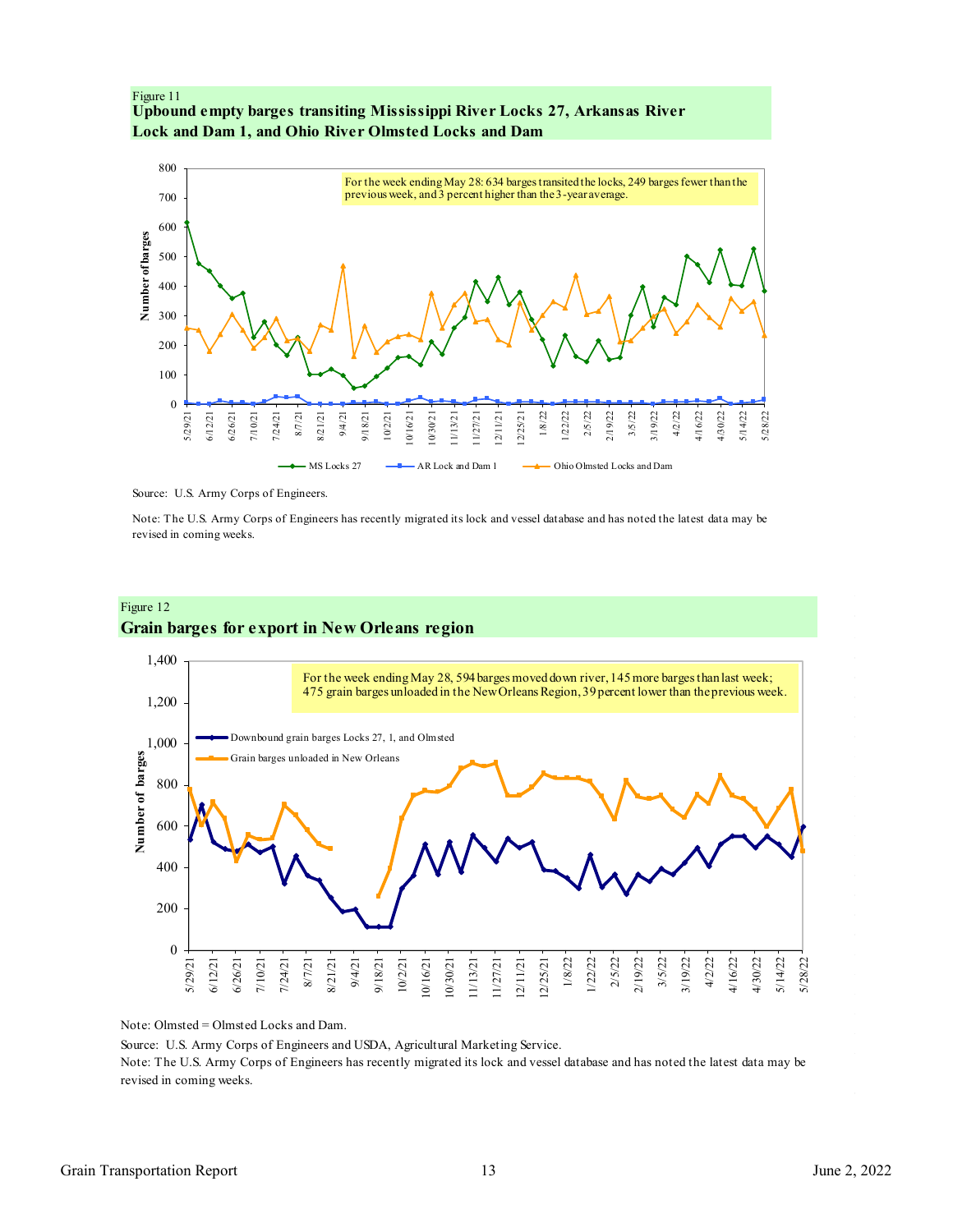<span id="page-13-1"></span><span id="page-13-0"></span>The **weekly diesel price** provides a proxy for trends in U.S. truck rates as diesel fuel is a significant expense for truck grain movements.

| Table 11                                                                |                            |       |                    |          |  |  |
|-------------------------------------------------------------------------|----------------------------|-------|--------------------|----------|--|--|
| Retail on-highway diesel prices, week ending 5/30/2022 (U.S. \$/gallon) |                            |       |                    |          |  |  |
|                                                                         |                            |       | <b>Change from</b> |          |  |  |
| Region                                                                  | Location                   | Price | Week ago           | Year ago |  |  |
| I                                                                       | East Coast                 | 5.848 | $-0.057$           | 2.609    |  |  |
|                                                                         | New England                | 6.226 | $-0.145$           | 3.061    |  |  |
|                                                                         | Central Atlantic           | 6.225 | $-0.100$           | 2.811    |  |  |
|                                                                         | Lower Atlantic             | 5.552 | $-0.016$           | 2.417    |  |  |
| H                                                                       | <b>M</b> idwest            | 5.247 | $-0.046$           | 2.050    |  |  |
| Ш                                                                       | <b>Gulf Coast</b>          | 5.180 | $-0.036$           | 2.153    |  |  |
| IV                                                                      | Rocky Mountain             | 5.494 | $-0.004$           | 2.117    |  |  |
| V                                                                       | <b>West Coast</b>          | 6.134 | 0.053              | 2.372    |  |  |
|                                                                         | West Coast less California | 5.670 | 0.067              | 2.260    |  |  |
|                                                                         | California                 | 6.542 | 0.040              | 2.487    |  |  |
| Total                                                                   | <b>United States</b>       | 5.539 | $-0.032$           | 2.284    |  |  |

<sup>1</sup>Diesel fuel prices include all taxes. Prices represent an average of all types of diesel fuel.

Source: U.S. Department of Energy, Energy Information Administration.



Source: U.S. Department of Energy, Energy Information Administration, Retail On-Highway Diesel Prices.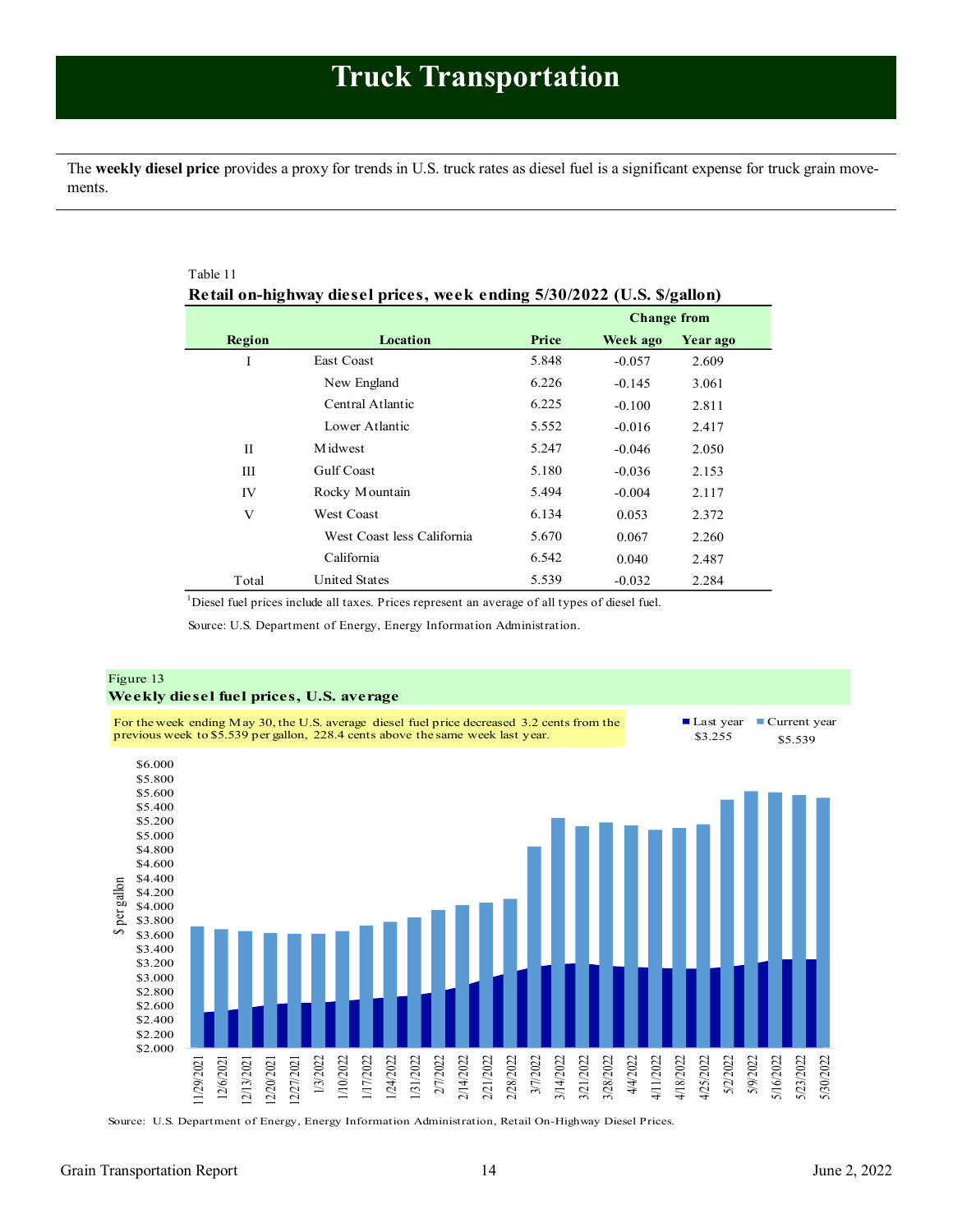# **Grain Exports**

## <span id="page-14-1"></span><span id="page-14-0"></span>Table 12

## **U.S. export balances and cumulative exports (1,000 metric tons)**

|                                                |            |            | Wheat      |            |                |           | Corn   | <b>Soybeans</b> | <b>Total</b> |
|------------------------------------------------|------------|------------|------------|------------|----------------|-----------|--------|-----------------|--------------|
| For the week ending                            | <b>HRW</b> | <b>SRW</b> | <b>HRS</b> | <b>SWW</b> | <b>DUR</b>     | All wheat |        |                 |              |
| Export balances <sup>1</sup>                   |            |            |            |            |                |           |        |                 |              |
| 5/19/2022                                      | 491        | 139        | 480        | 169        |                | 1,279     | 14,335 | 10,225          | 25,839       |
| This week year ago                             | 461        | 155        | 542        | 388        | 29             | 1,574     | 19,440 | 4,275           | 25,289       |
| Cumulative exports-marketing year <sup>2</sup> |            |            |            |            |                |           |        |                 |              |
| 2021/22 YTD                                    | 6,983      | 2,732      | 5,045      | 3,202      | 196            | 18,157    | 44,721 | 49,260          | 112,138      |
| 2020/21 YTD                                    | 8,268      | 1,713      | 7,229      | 6,241      | 654            | 24,104    | 49,137 | 57,244          | 130,486      |
| YTD 2021/22 as % of 2020/21                    | 84         | 159        | 70         | 51         | 30             | 75        | 91     | 86              | 86           |
| Last 4 wks. as % of same period $2020/21*$     | 146        | 142        | 109        | 63         | $\overline{2}$ | 110       | 84     | 248             | 114          |
| Total 2020/21                                  | 8,331      | 1,744      | 7,337      | 6,281      | 654            | 24,347    | 66,702 | 60,287          | 151,336      |
| Total 2019/20                                  | 9,526      | 2,318      | 6,960      | 4,751      | 922            | 24,477    | 42,622 | 43,994          | 111,094      |

<sup>1</sup> Current uns hipped (outs tanding) export sales to date.

2 Shipped expo rt s ales to date; 2021/22 marketing year no w in effect fo r wheat, co rn and s o ybeans .

Note: marketing year: wheat = 6/01-5/31, corn and soybeans = 9/01-8/31. YTD = year-to-date; wks. = weeks; HRW= hard red winter; SRW=soft red winter;

HRS= hard red s pring; SWW= s o ft white wheat; DUR= durum.

So urce: USDA, Fo reign Agricultural Service.

### Table 13

## **Top 5 importers <sup>1</sup> of U.S. corn**

| For the week ending $05/19/2022$    |          | Total commitments <sup>2</sup> | % change | Exports <sup>3</sup> |               |
|-------------------------------------|----------|--------------------------------|----------|----------------------|---------------|
|                                     | 2022/23  | 2021/22                        | 2020/21  | current MY           | $3-yr$ . avg. |
|                                     | next MY  | current MY                     | last MY  | from last MY         | 2019-21       |
|                                     |          | $1,000$ mt -                   |          |                      |               |
| Mexico                              | 1783.9   | 15,752                         | 14,561   | 8                    | 14,817        |
| Japan                               | 551.8    | 9,086                          | 9,882    | (8)                  | 11,082        |
| China                               | 2720     | 14,673                         | 22,996   | (36)                 | 7,920         |
| Columbia                            | 36       | 4,215                          | 3,666    | 15                   | 4,491         |
| Korea                               | $\theta$ | 1,266                          | 3,399    | $\theta$             | 3,302         |
| Top 5 importers                     | 5,092    | 44,992                         | 54,503   | (17)                 | 41,613        |
| Total U.S. corn export sales        | 5,638    | 59,056                         | 68,577   | (14)                 | 53,145        |
| % of projected exports              | 9%       | 93%                            | 98%      |                      |               |
| Change from prior week <sup>2</sup> | 58       | 152                            | 5,285    |                      |               |
| Top 5 importers' share of U.S. corn |          |                                |          |                      |               |
| export sales                        | 90%      | 76%                            | 79%      |                      | 78%           |
| <b>USDA</b> forecast May 2022       | 61,069   | 63,613                         | 70,051   | (9)                  |               |
| Corn use for ethanol USDA forecast, |          |                                |          |                      |               |
| <b>May 2022</b>                     | 136,525  | 136,525                        | 127,838  | 7                    |               |

<sup>1</sup>Bas ed o n USDA, Fo reign Agricultural Service (FAS) marketing year ranking repo rts fo r 2020/21; marketing year (MY) = Sep 1 - Aug 31.

<sup>2</sup>Cumulative exports (shipped) + outs tanding sales (unshipped), FAS weekly export sales report, or export sales query. Total commitments change (net sales) from prior week co uld include revis io ns fro m previo us week's o uts tanding s ales o r accumulated s ales .

3 FAS marketing year ranking repo rts (carryo ver plus accumulated expo rt); yr. = year; avg. = average.

No te: A red number in parenthes es indicates a negative number; mt = metric to n.

So urce: USDA, Fo reign Agricultural Service.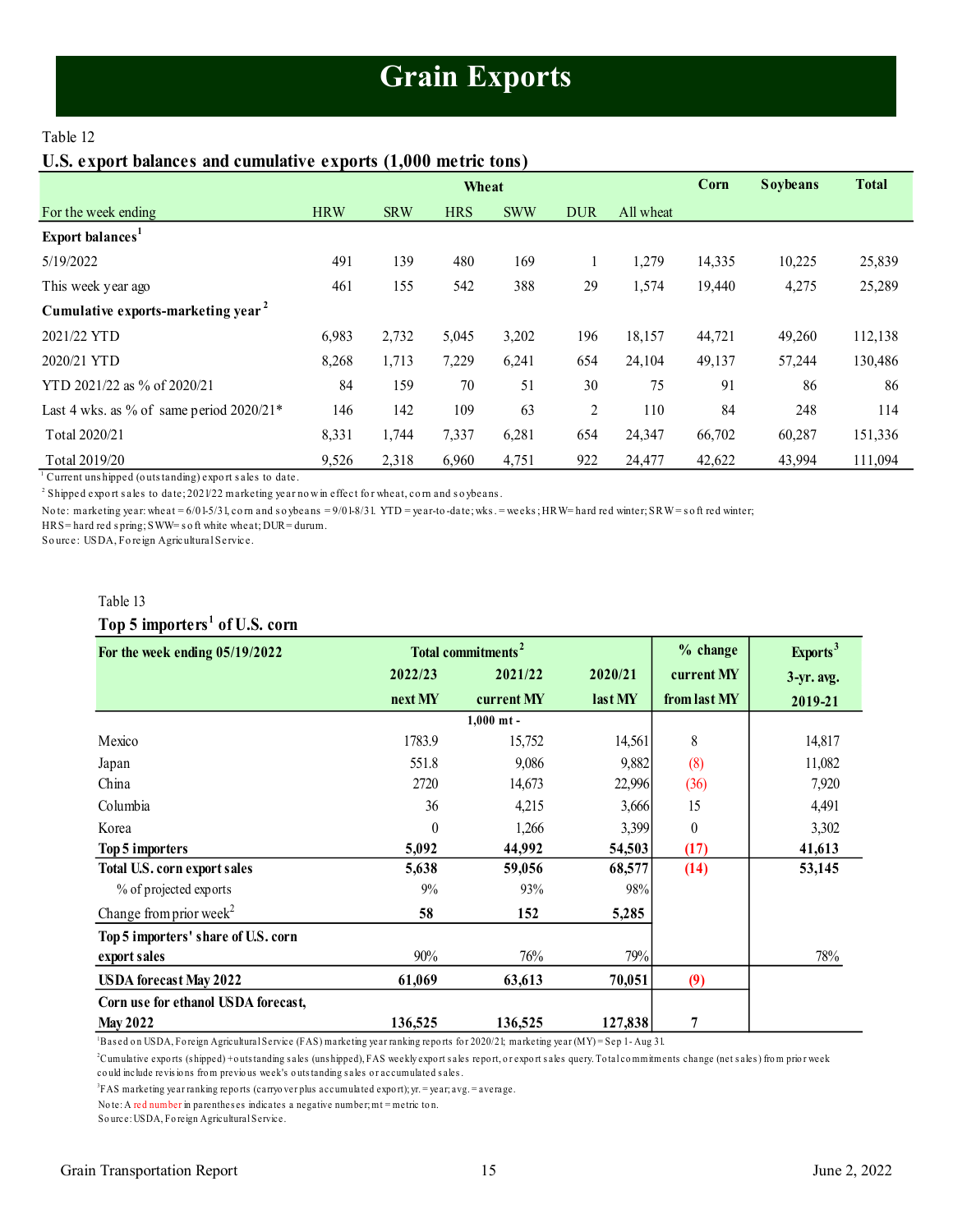#### <span id="page-15-0"></span>Table 14

## **Top 5 importers <sup>1</sup> of U.S. soybeans**

| For the week ending 5/19/2022       | Total commitments <sup>2</sup> |            |         | % change     | Exports <sup>3</sup> |
|-------------------------------------|--------------------------------|------------|---------|--------------|----------------------|
|                                     | 2022/23                        | 2021/22    | 2020/21 | current MY   | $3-yr$ . avg.        |
|                                     | next MY                        | current MY | last MY | from last MY | 2018-20              |
|                                     |                                |            |         |              | $-1,000$ mt $-$      |
| China                               | 7,306                          | 30,335     | 35,703  | (15)         | 21,666               |
| Mexico                              | 643                            | 5,186      | 4,689   | 11           | 4,754                |
| Egypt                               | 163                            | 3,915      | 2,777   | 41           | 3,093                |
| Indonesia                           | $\theta$                       | 1,585      | 2,098   | (24)         | 2,325                |
| Japan                               | 43                             | 2,243      | 2,133   | 5            | 2,275                |
| Top 5 importers                     | 8,154                          | 43,264     | 47,401  | (9)          | 34,113               |
| Total U.S. soybean export sales     | 11,818                         | 59,485     | 61,519  | (3)          | 50,758               |
| % of projected exports              | 20%                            | 102%       | 100%    |              |                      |
| change from prior week <sup>2</sup> | 443                            | 277        | 56      |              |                      |
| Top 5 importers' share of U.S.      |                                |            |         |              |                      |
| soybean export sales                | 69%                            | 73%        | 77%     |              | 67%                  |
| <b>USDA</b> forecast, May 2022      | 59,946                         | 58,311     | 61,608  | (5)          |                      |

<sup>1</sup>Based on USDA, Foreign Agricultural Service (FAS) marketing year ranking reports for 2020/21; marketing year (MY) = Sep 1- Aug 31.

<sup>2</sup>Cumulative expo rts (s hipped) + o uts tanding s ales (uns hipped), FAS weekly expo rt s ales repo rt, o r expo rt s ales query. The to tal co mmitments change (net sales) from prior week could include revisions from previous week's outstanding sales and/or accumulated sales.

3 FAS marketing year ranking repo rts (carryo ver plus accumulated expo rt); yr. = year; avg. = average.

No te: A red number in parenthes es indicates a negative number; mt = metric to n.

So urce: USDA, Fo reign Agricultural Service.

#### Table 15

#### **Top 10 importers <sup>1</sup> of all U.S. wheat**

| For the week ending 5/19/2022       |                  | <b>Total Commitments<sup>2</sup></b> | $%$ change   | Exports <sup>3</sup> |               |
|-------------------------------------|------------------|--------------------------------------|--------------|----------------------|---------------|
|                                     | 2022/23          | 2021/22                              | 2020/21      | current MY           | $3-yr$ . avg. |
|                                     | next MY          | current MY                           | last MY      | from last MY         | 2018-20       |
|                                     |                  |                                      | $1.000$ mt - |                      | $-1,000$ mt - |
| Mexico                              | 488              | 3,766                                | 3,690        | 2                    | 3,388         |
| Philippines                         | 592              | 2,788                                | 3,188        | (13)                 | 3,121         |
| Japan                               | 333              | 2,352                                | 2,495        | (6)                  | 2,567         |
| Korea                               | 116              | 1,231                                | 1,919        | (36)                 | 1,501         |
| Nigeria                             | 163              | 1,773                                | 1,464        | 21                   | 1,490         |
| China                               | $\boldsymbol{0}$ | 848                                  | 3,220        | (74)                 | 1,268         |
| Taiwan                              | 54               | 954                                  | 1,191        | (20)                 | 1,187         |
| Indonesia                           | $\Omega$         | 122                                  | 1,008        | (88)                 | 1,131         |
| Thailand                            | 55               | 559                                  | 814          | (31)                 | 768           |
| Italy                               | 20               | 283                                  | 617          | (54)                 | 681           |
| Top 10 importers                    | 1,820            | 14,674                               | 19,605       | (25)                 | 17,102        |
| Total U.S. wheat export sales       | 3,004            | 19,436                               | 25,678       | (24)                 | 24,617        |
| % of projected exports              | 14%              | 89%                                  | 95%          |                      |               |
| change from prior week <sup>2</sup> | 246              | (2)                                  | 29           |                      |               |
| Top 10 importers' share of U.S.     |                  |                                      |              |                      |               |
| wheat export sales                  | 61%              | 76%                                  | 76%          |                      | 69%           |
| <b>USDA</b> forecast, May 2022      | 21,117           | 21,935                               | 27,030       | (19)                 |               |

<sup>1</sup> Bas ed on USDA, Foreign Agricultural Service( FAS) marketing year ranking reports for 2020/21; Marketing year (MY) = Jun 1- May 31.

<sup>2</sup> Cumulative exports (shipped) + outs tanding sales (unshipped), FAS weekly export sales report, or export sales query. The total commitments change (net sales) from prior week could include revisions from the previous week's outstanding and/or accumulated sales.

3 FAS marketing year final repo rts (carryo ver plus accumulated expo rt); yr. = year; avg. = average.

No te: A red number in parenthes es indicates a negative number.

So urce: USDA, Fo reign Agricultural Service.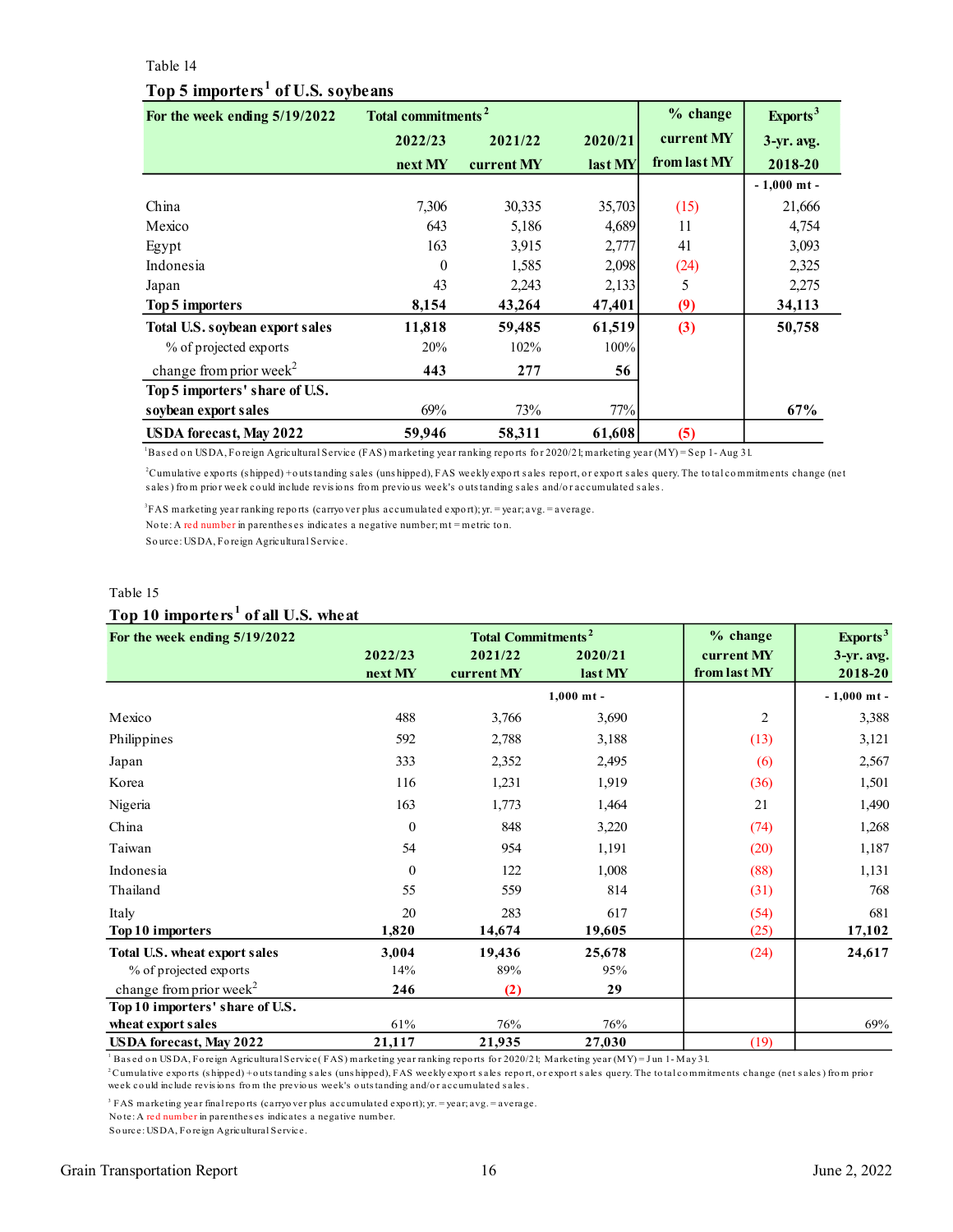# **Grain inspections for export by U.S. port region (1,000 metric tons)**

|                          | For the week ending                                                                                   | <b>Previous</b>  | <b>Current week</b> |                  |           | 2022 YTD as      |                  | Last 4-weeks as % of: |             |
|--------------------------|-------------------------------------------------------------------------------------------------------|------------------|---------------------|------------------|-----------|------------------|------------------|-----------------------|-------------|
| Port regions             | 05/26/22                                                                                              | week*            | as % of previous    | 2022 YTD*        | 2021 YTD* | % of 2021 YTD    | Last year        | Prior 3-yr. avg.      | 2021 total* |
| <b>Pacific Northwest</b> |                                                                                                       |                  |                     |                  |           |                  |                  |                       |             |
| Wheat                    | 143                                                                                                   | 179              | $80\,$              | 3,843            | 6,999     | 55               | $40\,$           | 41                    | 13,243      |
| Corn                     | 292                                                                                                   | 538              | 54                  | 6,195            | 9,038     | 69               | 81               | 109                   | 13,420      |
| Soybeans                 | $\boldsymbol{0}$                                                                                      | 73               | $\boldsymbol{0}$    | 4,337            | 3,741     | 116              | n/a              | 248                   | 14,540      |
| <b>Total</b>             | 435                                                                                                   | 790              | 55                  | 14,375           | 19,778    | 73               | $71\,$           | 84                    | 41,203      |
| <b>Mississippi Gulf</b>  |                                                                                                       |                  |                     |                  |           |                  |                  |                       |             |
| Wheat                    | 37                                                                                                    | $70\,$           | 53                  | 1,625            | 1,007     | 161              | 102              | $76\,$                | 3,202       |
| Corn                     | 862                                                                                                   | 930              | 93                  | 18,083           | 22,080    | 82               | 68               | 101                   | 38,498      |
| Soybeans                 | 214                                                                                                   | 353              | 61                  | 10,426           | 9,892     | 105              | 256              | 126                   | 27,159      |
| <b>Total</b>             | 1,113                                                                                                 | 1,353            | 82                  | 30,134           | 32,979    | 91               | 88               | 105                   | 68,858      |
| <b>Texas Gulf</b>        |                                                                                                       |                  |                     |                  |           |                  |                  |                       |             |
| Wheat                    | 118                                                                                                   | $\boldsymbol{0}$ | n/a                 | 1,389            | 1,443     | 96               | 107              | 64                    | 3,888       |
| Com                      | 10                                                                                                    | 48               | 21                  | 315              | 239       | 132              | 339              | 136                   | 627         |
| Soybeans                 | $\boldsymbol{0}$                                                                                      | $\boldsymbol{0}$ | n/a                 | $\boldsymbol{2}$ | 656       | $\boldsymbol{0}$ | n/a              | n/a                   | 1,611       |
| <b>Total</b>             | 128                                                                                                   | 48               | 268                 | 1,706            | 2,339     | 73               | 125              | 72                    | 6,126       |
| <b>Interior</b>          |                                                                                                       |                  |                     |                  |           |                  |                  |                       |             |
| Wheat                    | 64                                                                                                    | 41               | 158                 | 1,166            | 1,182     | 99               | 72               | 113                   | 2,973       |
| Corn                     | 166                                                                                                   | 180              | 92                  | 3,756            | 3,948     | 95               | $88\,$           | $96\,$                | 10,157      |
| Soybeans                 | 103                                                                                                   | 132              | $78\,$              | 2,993            | 2,881     | 104              | $98\,$           | 96                    | 6,525       |
| <b>Total</b>             | 333                                                                                                   | 353              | 95                  | 7,915            | 8,012     | 99               | 88               | 98                    | 19,656      |
| <b>Great Lakes</b>       |                                                                                                       |                  |                     |                  |           |                  |                  |                       |             |
| Wheat                    | $\boldsymbol{0}$                                                                                      | $\mathbf{1}$     | n/a                 | 86               | 188       | 46               | $\boldsymbol{2}$ | $2\,$                 | 536         |
| Com                      | 20                                                                                                    | 23               | 86                  | 83               | 32        | 262              | 622              | n/a                   | 145         |
| Soybeans                 | 13                                                                                                    | 37               | 34                  | 183              | 13        | n/a              | 717              | 448                   | 592         |
| <b>Total</b>             | 33                                                                                                    | 62               | 54                  | 351              | 232       | 151              | 93               | 92                    | 1,273       |
| <b>Atlantic</b>          |                                                                                                       |                  |                     |                  |           |                  |                  |                       |             |
| Wheat                    | 0                                                                                                     | $\pmb{0}$        | n/a                 | 37               | 72        | 52               | n/a              | n/a                   | 128         |
| Com                      | 16                                                                                                    | 3                | 558                 | 98               | 14        | 698              | n/a              | 412                   | 85          |
| Soybeans                 | 68                                                                                                    | 16               | 425                 | 1,277            | 1,018     | 125              | 575              | 305                   | 2,184       |
| <b>Total</b>             | 84                                                                                                    | 19               | 445                 | 1,412            | 1,104     | 128              | 651              | 314                   | 2,397       |
| U.S. total from ports*   |                                                                                                       |                  |                     |                  |           |                  |                  |                       |             |
| Wheat                    | 362                                                                                                   | 290              | 125                 | 8,145            | 10,891    | 75               | 57               | 54                    | 23,969      |
| Com                      | 1,366                                                                                                 | 1,722            | 79                  | 28,531           | 35,351    | 81               | 75               | 104                   | 62,932      |
| Soybeans                 | 398                                                                                                   | 612              | 65                  | 19,218           | 18,201    | 106              | 218              | 135                   | 52,612      |
| <b>Total</b>             | 2,126                                                                                                 | 2,623            | 81                  | 55,894           | 64,443    | 87               | 86               | 97                    | 139,512     |
|                          | *Data includes revisions from prior weeks; some regional totals may not add exactly due to rounding.  |                  |                     |                  |           |                  |                  |                       |             |
|                          | Source: USDA, Federal Grain Inspection Service; YTD= year-to-date; n/a = not applicable or no change. |                  |                     |                  |           |                  |                  |                       |             |
|                          |                                                                                                       |                  |                     |                  |           |                  |                  |                       |             |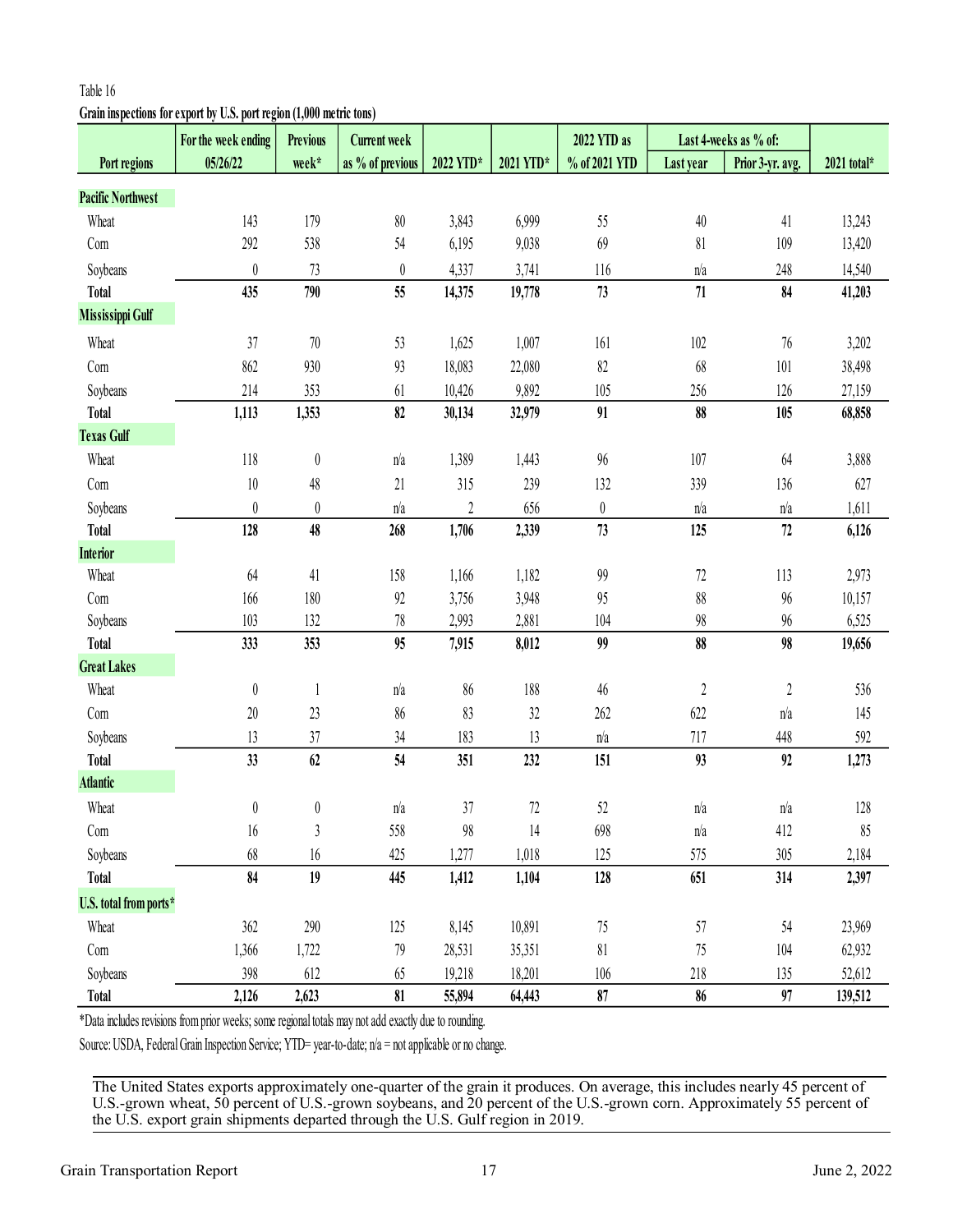



Note: 3-year average consists of 4-week running average. Source: USDA, Federal Grain Inspection Service.



**U.S. Grain inspections: U.S. Gulf and PNW<sup>1</sup> (wheat, corn, and soybeans)**



Source: USDA, Federal Grain Inspection Service.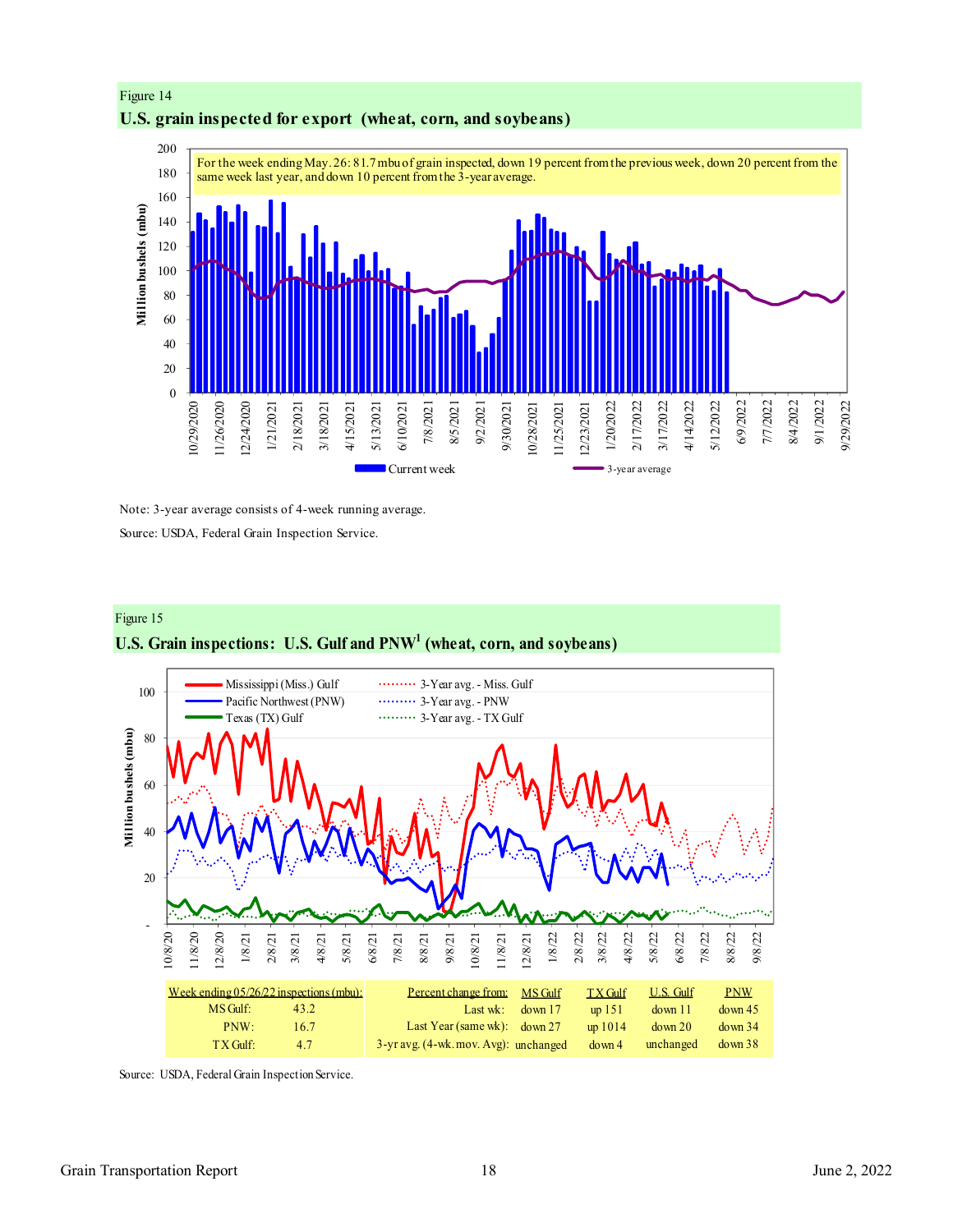## <span id="page-18-1"></span><span id="page-18-0"></span>Table 17

## **Weekly port region grain ocean vessel activity (number of vessels)**

|              |         |           |            | Pacific          |
|--------------|---------|-----------|------------|------------------|
|              |         | Gulf      |            | <b>Northwest</b> |
|              |         | Loaded    | Due next   |                  |
| Date         | In port | $7$ -days | $10$ -days | In port          |
| 5/26/2022    | 27      | 26        | 36         | 8                |
| 5/19/2022    | 17      | 31        | 45         | 8                |
| $2021$ range | (1057)  | (548)     | (1569)     | (427)            |
| 2021 average | 34      | 32        | 49         | 15               |

Source: USDA, Agricultural Marketing Service.



Figure 16 **U.S. Gulf<sup>1</sup> vessel loading activity**

<sup>1</sup>U.S. Gulf includes Mississippi, Texas, and East Gulf. Source:USDA, Agricultural Marketing Service.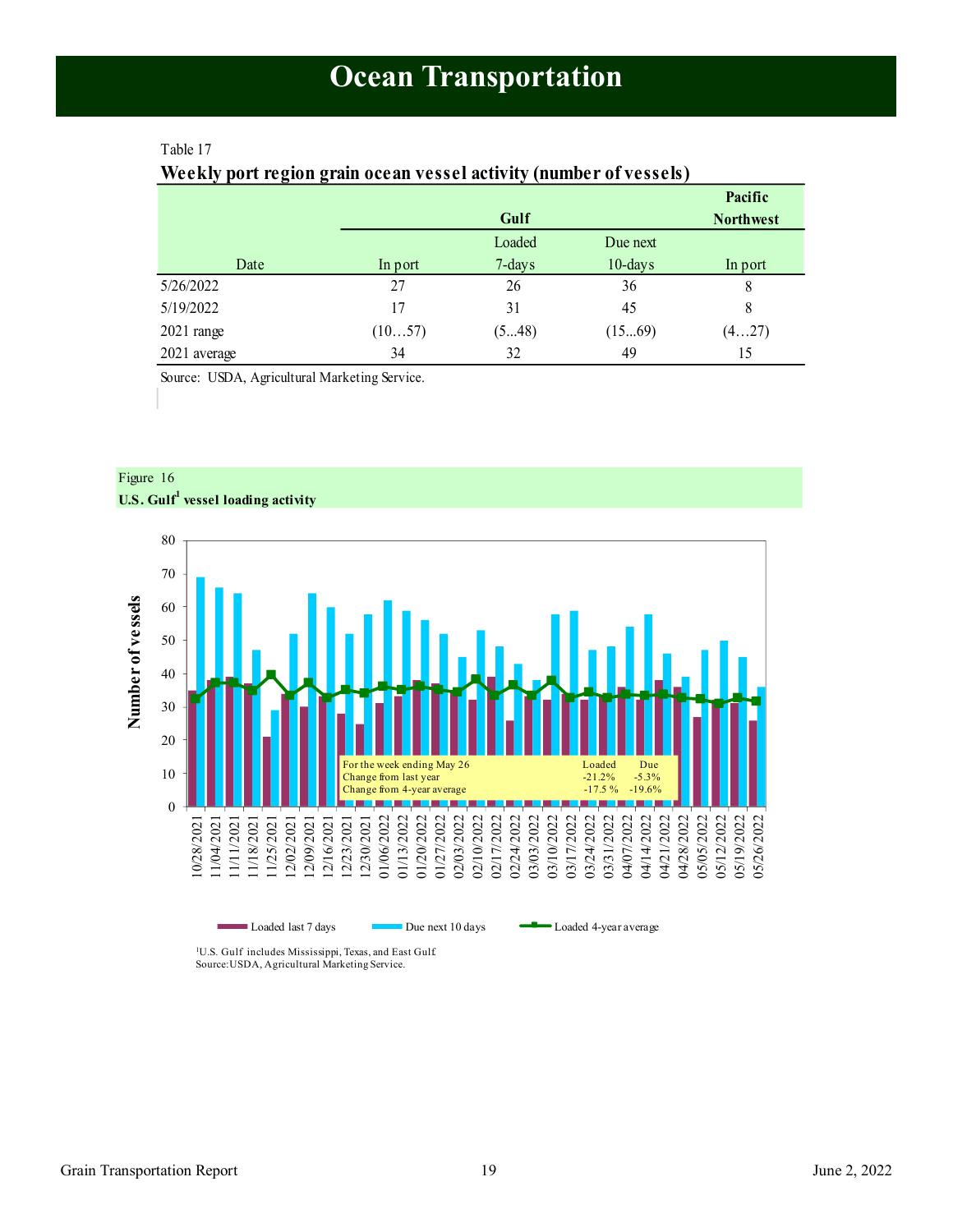## Figure 17

## **Grain vessel rates, U.S. to Japan**



Note: PNW = Pacific Northwest Source: O'Neil Commodity Consulting

#### Table 18

## **Ocean freight rates for selected shipments, week ending 05/28/2022**

| <b>Export</b> | <b>Import</b> | Grain        | Loading            | <b>Volume loads</b> | <b>Freight rate</b> |
|---------------|---------------|--------------|--------------------|---------------------|---------------------|
| region        | region        | types        | date               | (metric tons)       | (US \$/metric ton)  |
| U.S. Gulf     | Japan         | Heavy grain  | Jun $1/10$         | 50,000              | 89.65               |
| U.S. Gulf     | Japan         | Heavy grain  | May 1/20, 2022     | 50,000              | 78.90               |
| U.S. Gulf     | China         | Heavy grain  | Dec 1/10, 2021     | 65,000              | 76.00               |
| U.S. Gulf     | China         | Heavy grain  | Nov 1/10, 2021     | 66,000              | 89.00               |
| U.S. Gulf     | Diibouti      | Sorghum      | Mar 1/10, 2022     | 10,000              | 209.97*             |
| U.S. Gulf     | Honduras      | Soybean Meal | Feb 18/28, 2022    | 7,820               | $57.15*$            |
| U.S. Gulf     | S. Korea      | Heavy grain  | Jun 1/Jul, 2022    | 55,000              | 82.75               |
| U.S. Gulf     | Sudan         | Sorghum      | Mar 1/10, 2022     | 35,790              | 149.97*             |
| U.S. Gulf     | Sudan         | Sorghum      | Feb 1/10, 2022     | 35,780              | 77.60*              |
| <b>PNW</b>    | Japan         | Wheat        | Sep 1, 2021        | 52,170              | 56.55*              |
| <b>PNW</b>    | Yemen         | Wheat        | Jan 24/Feb 4, 2022 | 29,960              | 124.00*             |
| <b>Brazil</b> | N. China      | Heavy grain  | Mar 18/27, 2022    | 64,000              | 56.85               |
| Brazil        | N. China      | Heavy grain  | Jan 1/5, 2022      | 64,000              | 58.25               |
| Argentina     | Taiwan        | Corn         | May 1/Jun, 2022    | 65,000              | 85.00               |
| Australia     | Japan         | Barley       | Nov 1/10, 2021     | 55,000              | 65.50               |

\* 50 percent of food aid from the United States is required to be shipped on U.S.-flag vessels.

 $op = option.$ Note: Rates shown are per metric ton (2,204.62 lbs. = 1 metric ton), free on board (F.O.B), except where otherwise indicated;

Source: Maritime Research, Inc.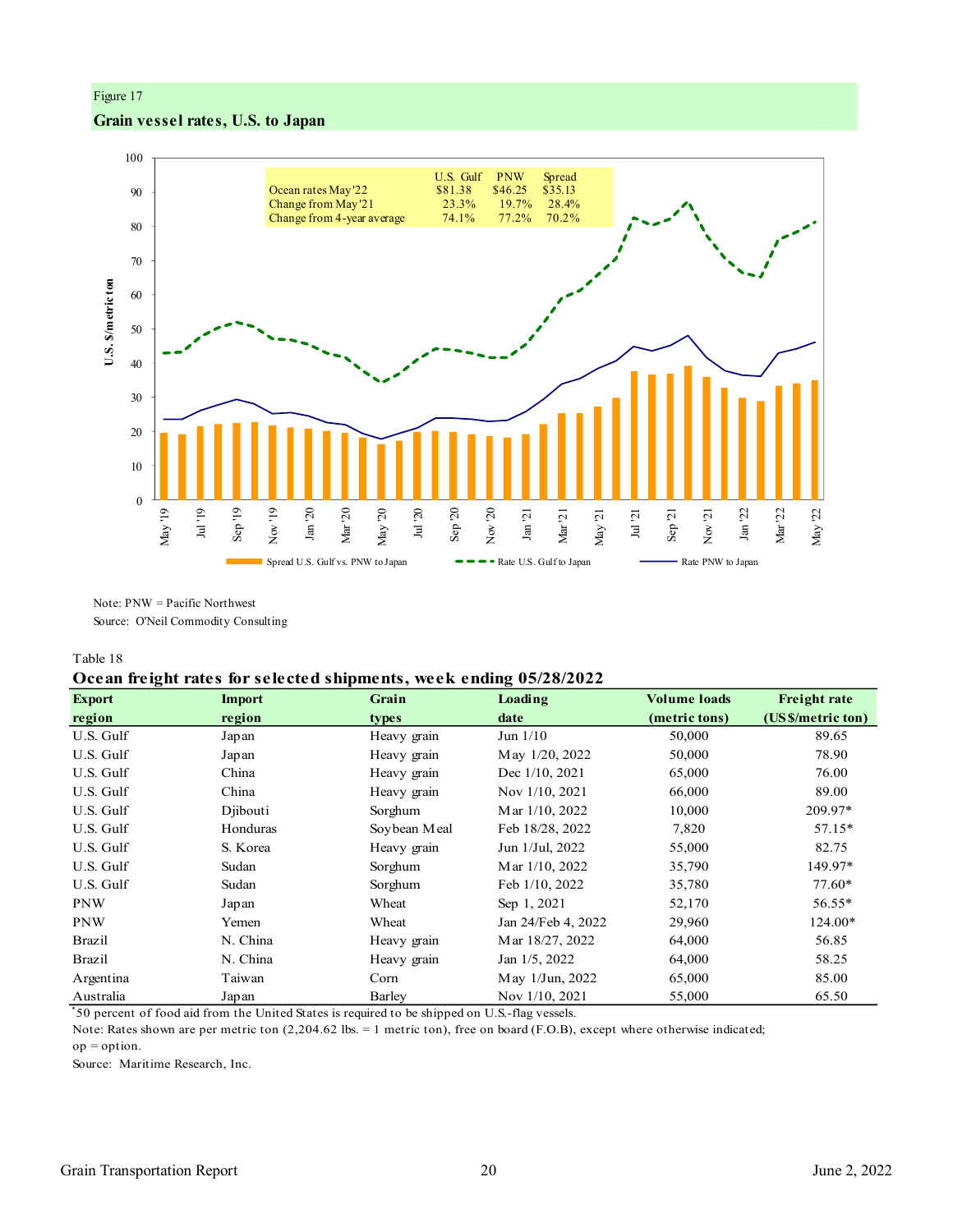In 2020, containers were used to transport 10 percent of total U.S. waterborne grain exports. Approximately 66 percent of U.S. waterborne grain exports in 2020 went to Asia, of which 14 percent were moved in containers. Approximately 95 percent of U.S. waterborne containerized grain exports were destined for Asia.



Note: The following Harmonized Tariff Codes are used to calculate containerized grains movements: 1001, 100190, 1002, 1003 100300, 1004, 100400, 1005, 100590, 1007, 100700, 1102, 110100, 230310, 110220, 110290, 1201, 120100, 230210, 230990, 230330, 120810, and 120190.

Source: USDA, Agricultural Marketing Service, Transportation Services Division analysis of PIERS data.





Note: The following Harmonized Tariff Codes are used to calculate containerized grains movements: 100190, 100200, 100300, 100400, 100590, 100700, 110100, 110220, 110290, 1201, 120100, 120190, 120810, 230210, 230310, 230330, and 230990.

Source: USDA, Agricultural Marketing Service, Transportation Services Division analysis of PIERS data.